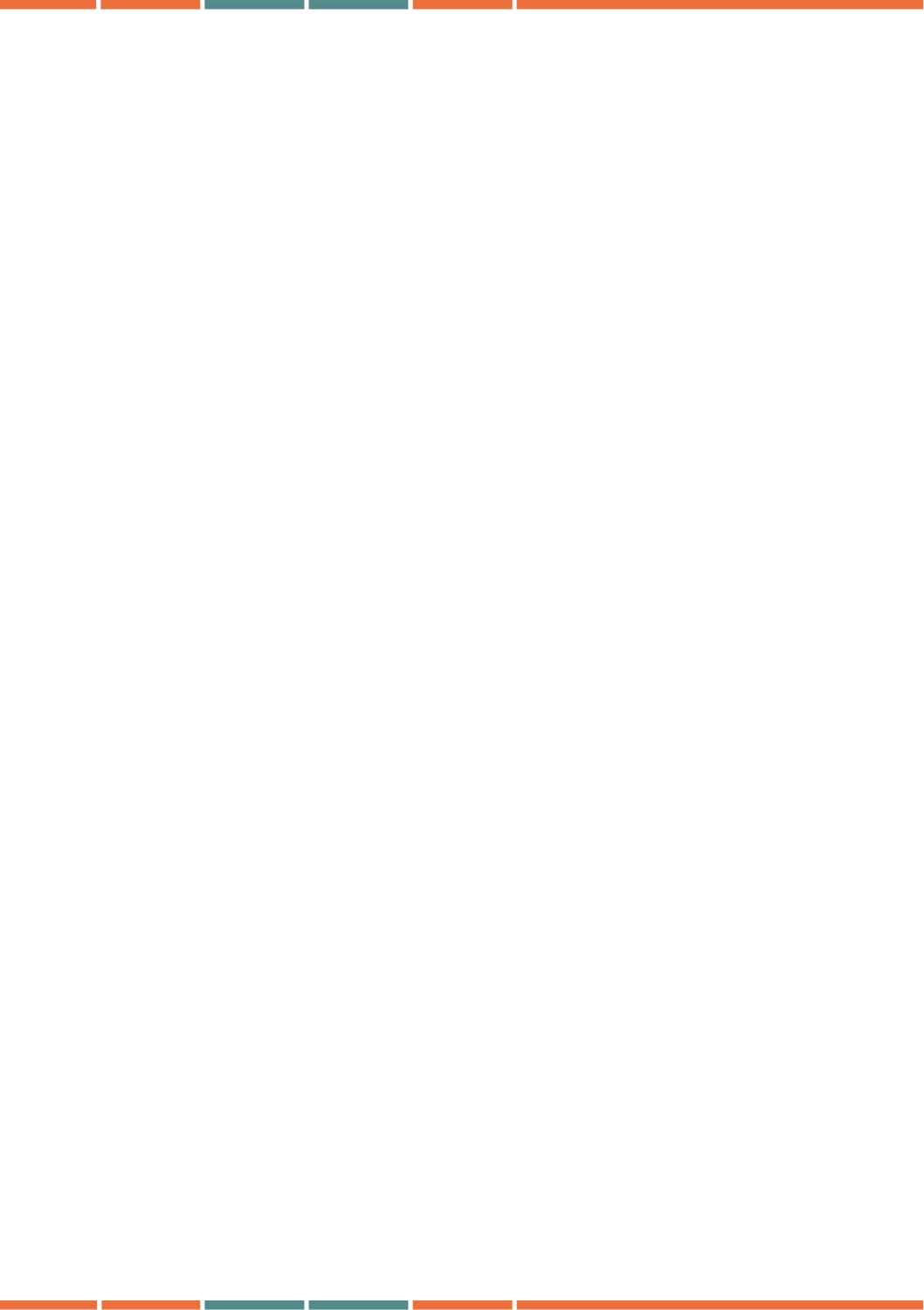## **TABLE OF CONTENTS**

| 1.   |  |
|------|--|
| 2.   |  |
| 2.1. |  |
| 3.   |  |
| 3.1. |  |
| 3.2. |  |
| 3.3. |  |
| 3.4. |  |
| 4.   |  |
| 4.1. |  |
| 4.2. |  |
| 4.3. |  |
| 5.   |  |
| 6.   |  |
| 7.   |  |
| 7.1. |  |
| 8.   |  |
| 9.   |  |
| 9.1. |  |
| 9.2. |  |
| 9.3. |  |
| 10.  |  |
| 11.  |  |
|      |  |

г

r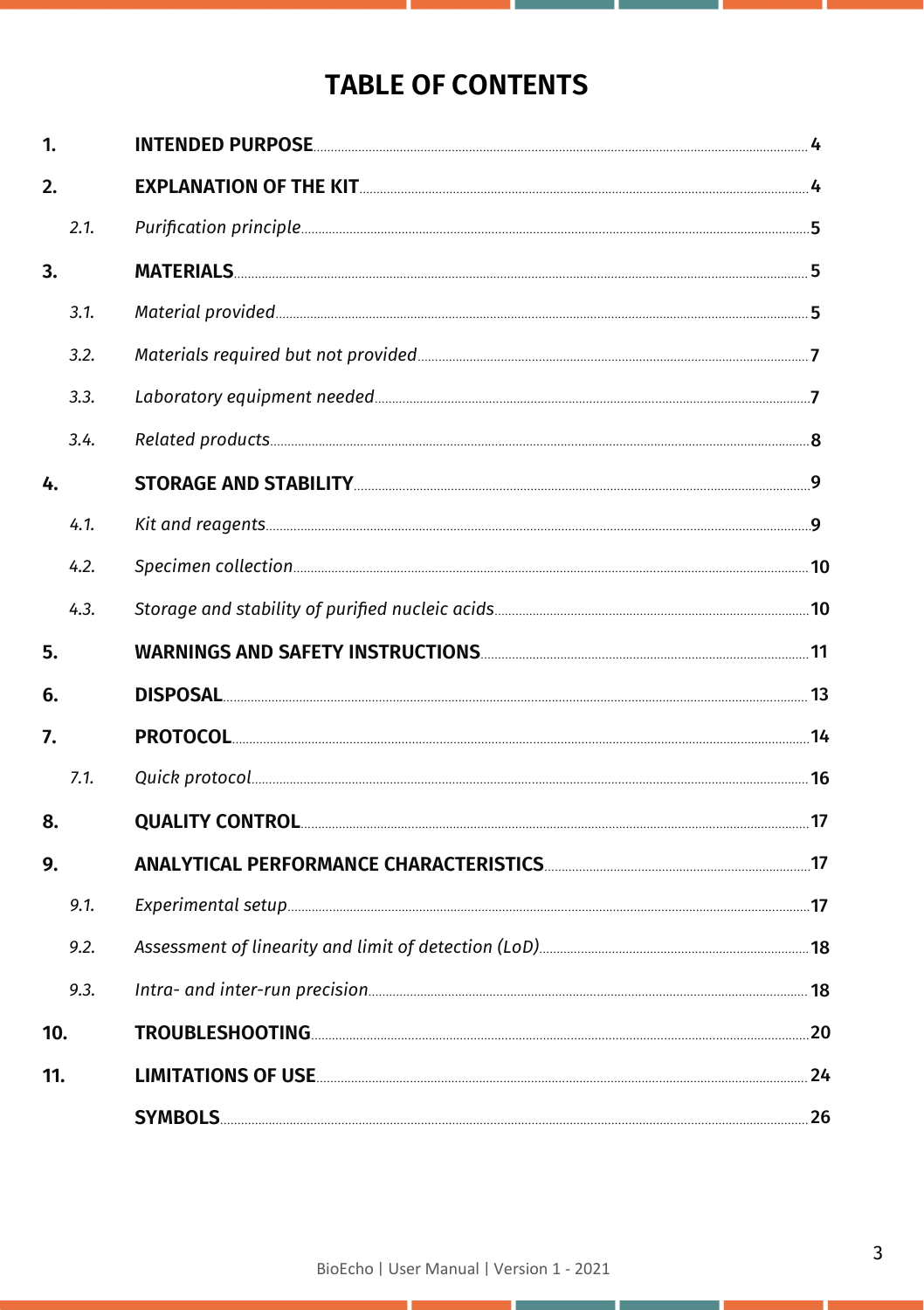## **1. INTENDED PURPOSE**

The BioEcho EchoLUTION Viral RNA/DNA Swab Kit Plus is intended as an accessory for the isolation of viral RNA and DNA (depending on the viral particle to be detected) from nasopharyngeal and genital swabs as well as stool samples. The excellent purity of the isolated viral nucleic acid isolated with the EchoLUTION Viral RNA/DNA Swab Kit Plus allows immediate use in downstream applications such as PCR assays.

The EchoLUTION Viral RNA/DNA Swab Kit Plus is intended for research purposes and *in vitro* diagnostics (IVD) use in a professional laboratory environment.

## **2. EXPLANATION OF THE KIT**

The EchoLUTION Viral RNA/DNA Swab Kit Plus is characterized by the so-called reverse chromatography principle, which reduces the extraction time with consistent sensitivity compared to state-of-the-art methods.

The EchoLUTION Viral RNA/DNA Swab Kit Plus enables, in connection with appropriate (IVD) downstream applications (e.g., RT-qPCR), fast and reliable detection of viral infections. This clinical benefit enables clinicians to consider timely clinical interventions or the exclusion of infection. Based on the clinical evidence, EchoLUTION Viral RNA/DNA Swab Kit Plus achieves the clinical benefit of:

- short processing time
- few protocol steps
- high sample throughput with minor equipment and capital invest
- generic protocol for the most common routine swab transport media and dry swabs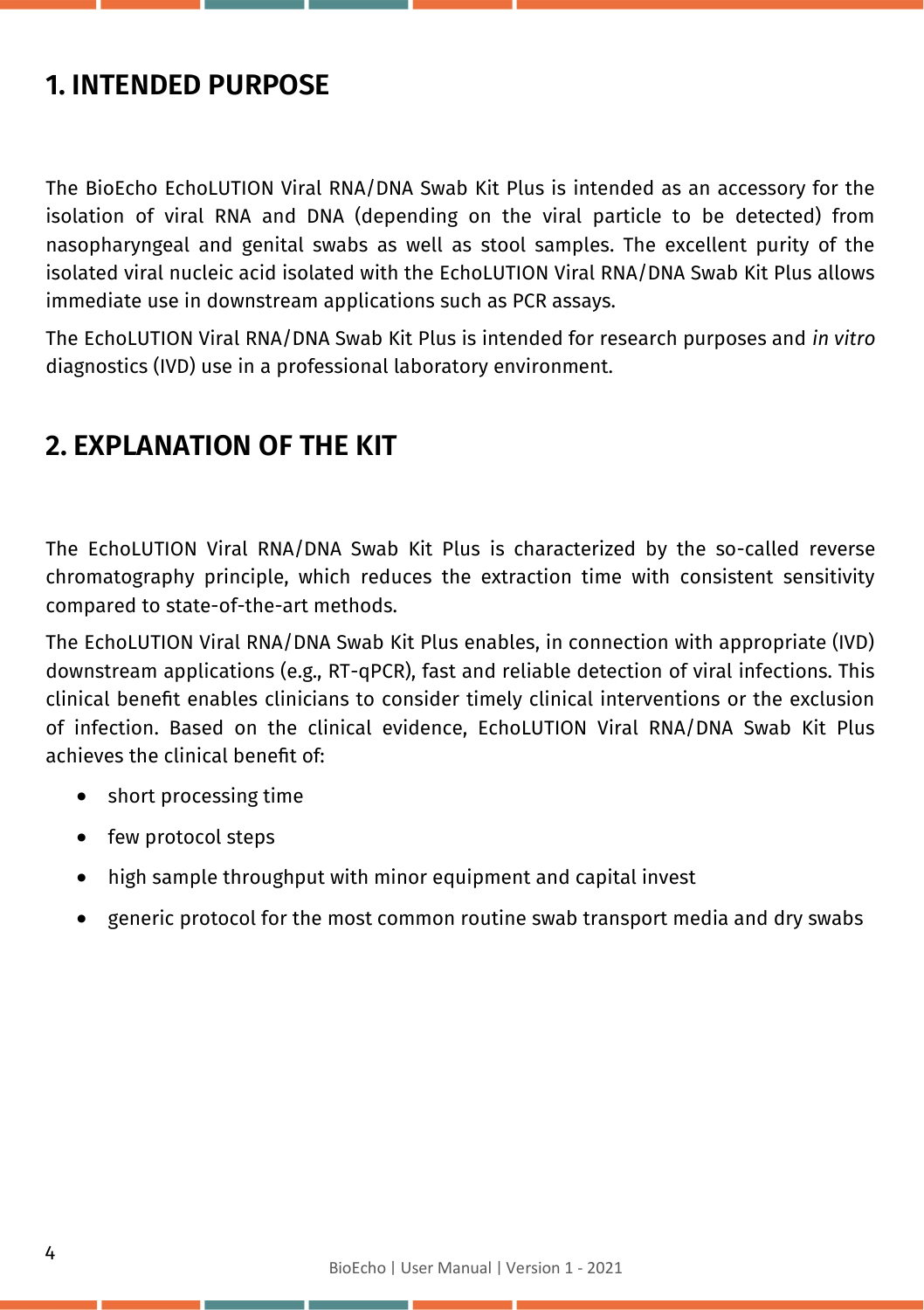## *2.1. Purification principle*

The key steps of the EchoLUTION viral nucleic acid isolation procedure are:

#### *1. Lysis*

Addition of 1 Vol. LyseNtact buffer to 1 Vol. sample and resuspension on lysis plate. The LyseNtact buffer ensures immediate lysis of virus particles, inactivation of nucleases, and stabilization of nucleic acids. No additional pipetting, incubation, or heating steps are necessary.

#### *2. Transfer of lysate*

The viral lysate is loaded onto the 48/96-well purification plate filled with the purification matrix.

#### *3. Purification*

The lysate is processed by a 1-minute centrifugation step. Interfering substances, such as proteins, cell debris, and PCR inhibitors, are removed by the purification matrix. The flow-through contains the viral RNA/DNA.

The isolated viral RNA/DNA is ready-to-use and meets the quality standards required for highly sensitive quantitative downstream analysis.

## **3. MATERIALS**

#### *3.1. Materials provided*

The kit consists of three components (Table 1): purification plate, elution plate, and LyseNtact buffer (only in the Plus Kit version). The purification plate is available in different types depending on the preparation process. Please contact BioEcho for purchase options.

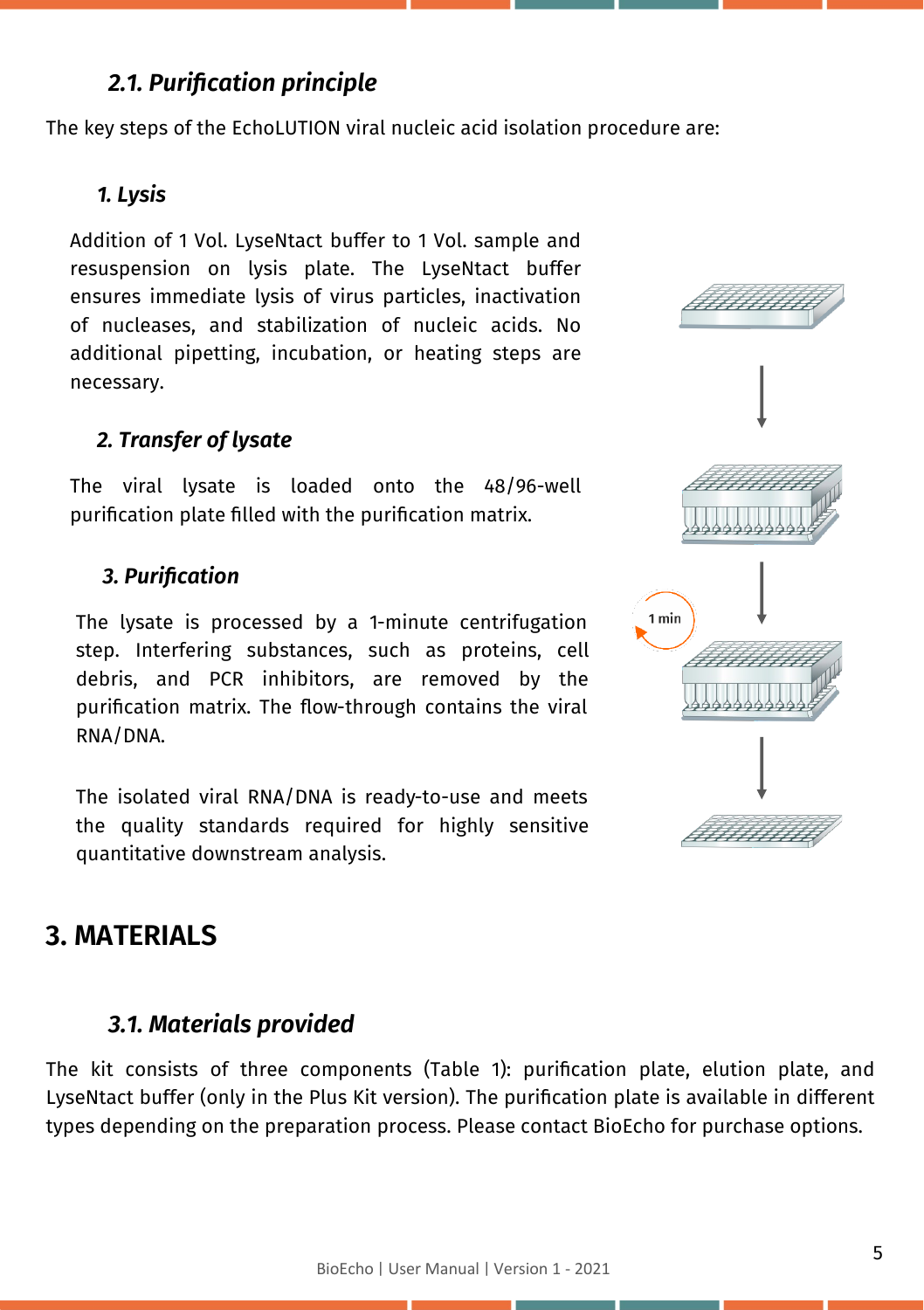*Table 1: Kit contents*

| <b>Kit</b>                                                               | <b>REF</b>  | <b>Reactions</b> | <b>Purification</b><br>Plate 48 | <b>Purification</b><br>Plate 96 | <b>Elution</b><br>Plate 96 | <b>LyseNtact</b><br><b>Buffer</b> |
|--------------------------------------------------------------------------|-------------|------------------|---------------------------------|---------------------------------|----------------------------|-----------------------------------|
| <b>EchoLUTION Viral</b><br>RNA/DNA Swab Kit<br>Plus (2 x 48)             | 012-051-002 | $2 \times 48$    | $\overline{2}$                  |                                 | $\overline{2}$             | 6 ml                              |
| <b>EchoLUTION Viral</b><br>RNA/DNA Swab Kit<br>Plus (8 x 48)             | 012-051-008 | $8 \times 48$    | 8                               |                                 | 8                          | $23$ ml                           |
| <b>EchoLUTION Viral</b><br><b>RNA/DNA Swab Kit</b><br>Plus (16 x 48)     | 012-051-016 | $16 \times 48$   | 16                              |                                 | 16                         | $2 \times 23$ ml                  |
| <b>EchoLUTION Viral</b><br><b>RNA/DNA Swab Kit</b><br>Plus (2 x 96)      | 012-102-002 | $2 \times 96$    |                                 | $\overline{2}$                  | $\overline{2}$             | $11.5$ ml                         |
| <b>EchoLUTION Viral</b><br><b>RNA/DNA Swab Kit</b><br>Plus (8 x 96)      | 012-102-008 | $8 \times 96$    |                                 | 8                               | 8                          | 45 ml                             |
| <b>EchoLUTION Viral</b><br><b>RNA/DNA Swab Kit</b><br>Plus (16 x 96)     | 012-102-016 | $16 \times 96$   |                                 | 16                              | 16                         | $2 \times 45$ ml                  |
| <b>EchoLUTION Viral</b><br><b>RNA/DNA Swab Kit</b><br>$(2 \times 48)^*$  | 012-050-002 | $2 \times 48$    | $\overline{2}$                  |                                 | $\overline{2}$             |                                   |
| <b>EchoLUTION Viral</b><br>RNA/DNA Swab Kit<br>$(8x48)$ *                | 012-050-008 | $8 \times 48$    | 8                               |                                 | 8                          |                                   |
| <b>EchoLUTION Viral</b><br><b>RNA/DNA Swab Kit</b><br>$(16 \times 48)$ * | 012-050-016 | $16 \times 48$   | 16                              |                                 | 16                         |                                   |
| <b>EchoLUTION Viral</b><br><b>RNA/DNA Swab Kit</b><br>$(2 \times 96)$ *  | 012-101-002 | $2 \times 96$    |                                 | $\overline{2}$                  | $\overline{2}$             |                                   |
| <b>EchoLUTION Viral</b><br><b>RNA/DNA Swab Kit</b><br>$(8 \times 96)$ *  | 012-101-008 | $8 \times 96$    |                                 | 8                               | 8                          |                                   |
| <b>EchoLUTION Viral</b><br><b>RNA/DNA Swab Kit</b><br>$(16 \times 96)$ * | 012-101-016 | $16 \times 96$   |                                 | 16                              | 16                         |                                   |

\*Kits without LyseNtact buffer are CE-certified in combination with the LyseNtact buffer. Kits without LyseNtact buffer are available upon request.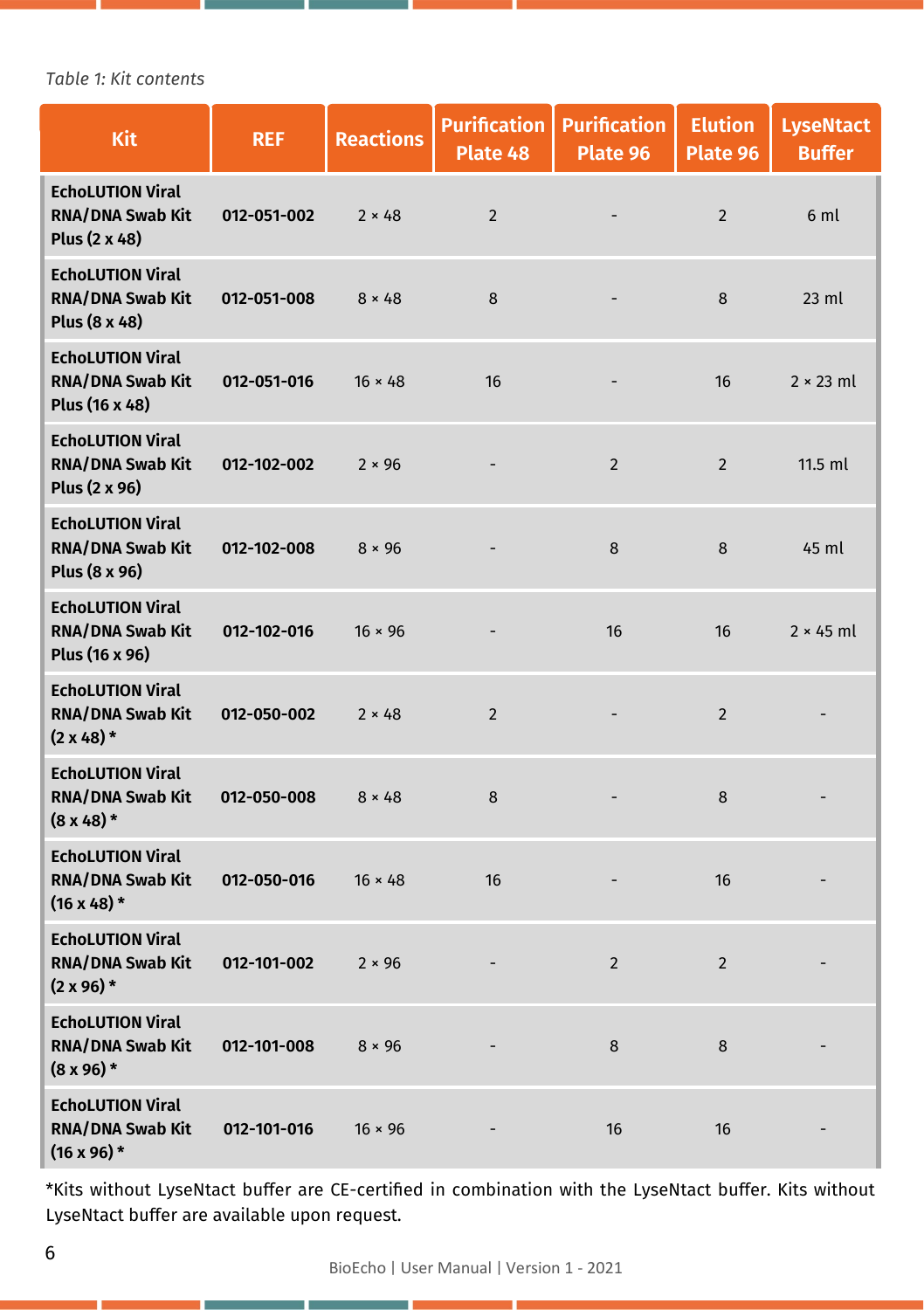## *3.2. Materials required but not provided*

#### *A. Plate overview*

*Table 2: Overview plate combinations*

| <b>Purification plate</b>  | Type 2     | Type 3  |
|----------------------------|------------|---------|
| Conditioning plate*        | Type 1     | Type 2  |
| Elution plate              | Type 1     | Type 2  |
| Needed plate holder height | $min.5$ cm | min.6cm |

\*Please refer to section *3.4. Related products* for product numbers.

### *B. Conditioning plate*

The conditioning plate is necessary to remove the matrix storage buffer of the purification plate. BioEcho provides two different types of conditioning plates (Table 2) depending on the used purification plate. The conditioning plate can be re-used up to 20-times and needs to be ordered separately.

### *C. Lysis plate*

The lysis plate necessary for mixing the LyseNtact buffer with the sample material (see section *2.1 Purification principle step 1*) is not included in the kit. BioEcho offers a suitable lysis plate for sale (product number 060-004-008). However, the user can also use their lysis plate. In this case, the lysis plate should be a 96-well plate with a capacity of at least 200 – 300 µl per well.

For stool sample lysis, 2 ml microcentrifuge tubes are needed and not provided in the kit.

## *3.3. Laboratory equipment needed*

### *A. Safety cabinet*

Handling of potentially infectious samples must follow local/ regional/ national/ international regulations. Pipetting and processing of potentially infectious material must therefore be carried out under a designated safety cabinet class 1 or in a comparable facility for **personal protection**.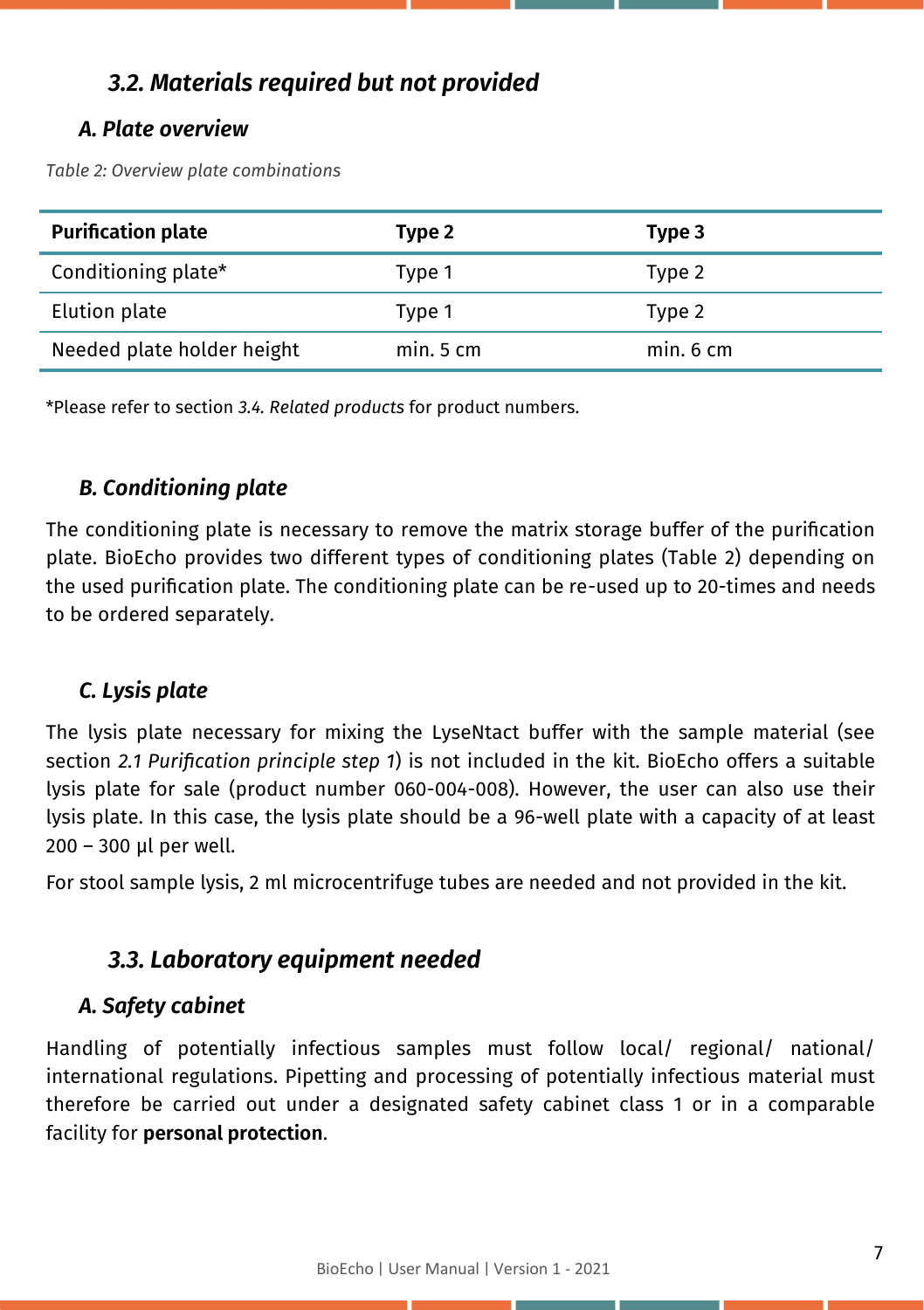Activities that are likely to involve a bioaerosol hazard must be performed in a microbiological safety cabinet (MSC) or a comparable facility for **personal protection** (e.g., fume hood with high-efficiency particulate air filter).

#### *B. Plate centrifuge*

For the procedure, plates and plate centrifuges with the following specifications are mandatory:

- Standardized Society for Biomolecular Screening (SBS) format (127.76 mm × 85.48 mm × 14.35 mm).
- At least 1000 x g.
- Details on needed plate holder height is shown in Table 2.

For support on suitable centrifuges, please contact BioEcho.

### *C. Pipetting equipment*

Pipetting can be performed using a single-channel pipette as well as a multi-channel pipette. Pipette tips with filters should always be used for pipetting infectious samples. A second pipet is needed for the positive control. Positive controls must never be pipetted with the same pipette as the samples.

## *3.4. Related products*

BioEcho offers several products related to the EchoLUTION Viral RNA/DNA Swab Kit Plus. For a detailed description of these products, see Table 3.

| <b>Product name</b>                                                                    | <b>REF</b>  |
|----------------------------------------------------------------------------------------|-------------|
| <b>LyseNtact Buffer (500)</b>                                                          | 012-112-500 |
| Lysis Plate 96, Type 2                                                                 | 060-004-008 |
| Adhesive Foil (air-permeable, 50)                                                      | 050-007-050 |
| <b>EchoSAFE Viral Transport Medium (0.5 l)</b>                                         | 030-004-005 |
| <b>EchoLUTION Viral RNA/DNA Swab Kit Plus (50)</b><br>Spin Columns - research use only | 012-002-050 |

*Table 3: Related products to the EchoLUTION Viral RNA/DNA Swab Kit Plus*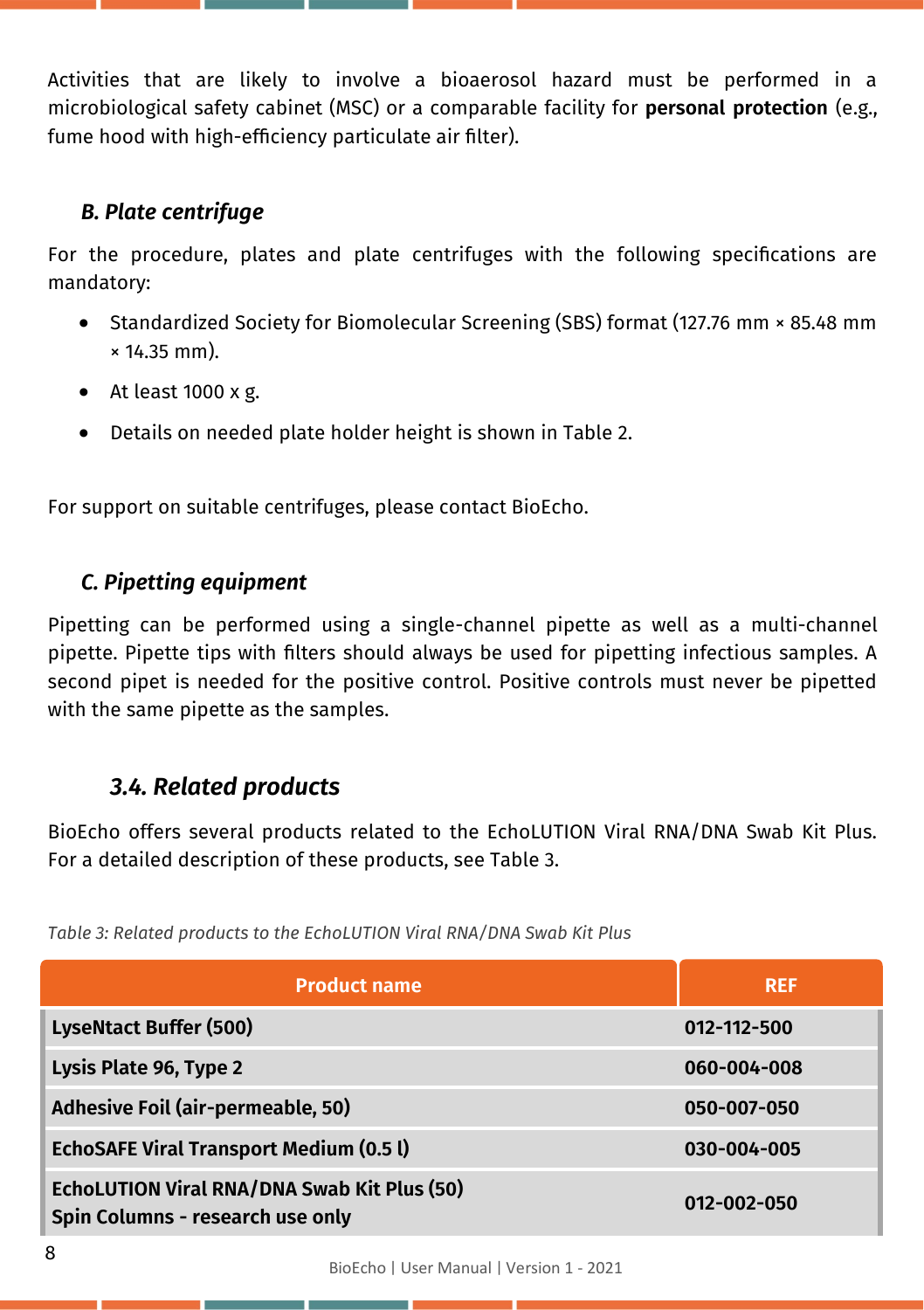| EchoLUTION Viral RNA/DNA Swab Kit Plus (250)<br>Spin Columns - research use only | 012-002-250     |
|----------------------------------------------------------------------------------|-----------------|
| Conditioning plate 96 Type 1(2)                                                  | 060-001-002     |
| Conditioning plate 96 Type 2 (2)                                                 | 060-001-002-001 |
| Conditioning plate 96 Type 1(8)                                                  | 060-001-008     |
| Conditioning plate 96 Type 2 (8)                                                 | 060-001-008-001 |

## **4. STORAGE AND STABILITY**

## *4.1. Kit and reagents*

- The kit is shipped at ambient temperature.
- The purification plates and the LyseNtact buffer are stable at  $2 8$  °C until the expiration date printed on the label. Other components can be stored at room temperature (15 – 25 °C).
- Longer storage in the refrigerator or at room temperature is not recommended!

For a more detailed explanation see Table 4 and 5.

| <b>Function</b>                    | <b>Virus lysing activity</b>                        |
|------------------------------------|-----------------------------------------------------|
| Chemical stability                 | Stable at $2 - 8$ °C for up to 12 months (unopened) |
|                                    | Upon opening the bottle:                            |
| In-use stability                   | Stable at $2 - 8$ °C for 6 months                   |
| Possibility of hazardous reactions | Contact with acids liberates very toxic gas         |
| Incompatible materials             | Strong acids, strong oxidizing agents               |

*Table 4: LyseNtact lysis buffer*

*Table 5: Purification plate 48/96-well format.*

| <b>Function</b>                    | <b>Nucleic acid purification</b>                    |
|------------------------------------|-----------------------------------------------------|
| Chemical stability                 | Stable at $2 - 8$ °C for up to 18 months (unopened) |
| Possibility of hazardous reactions | None                                                |
| Incompatible materials             | None                                                |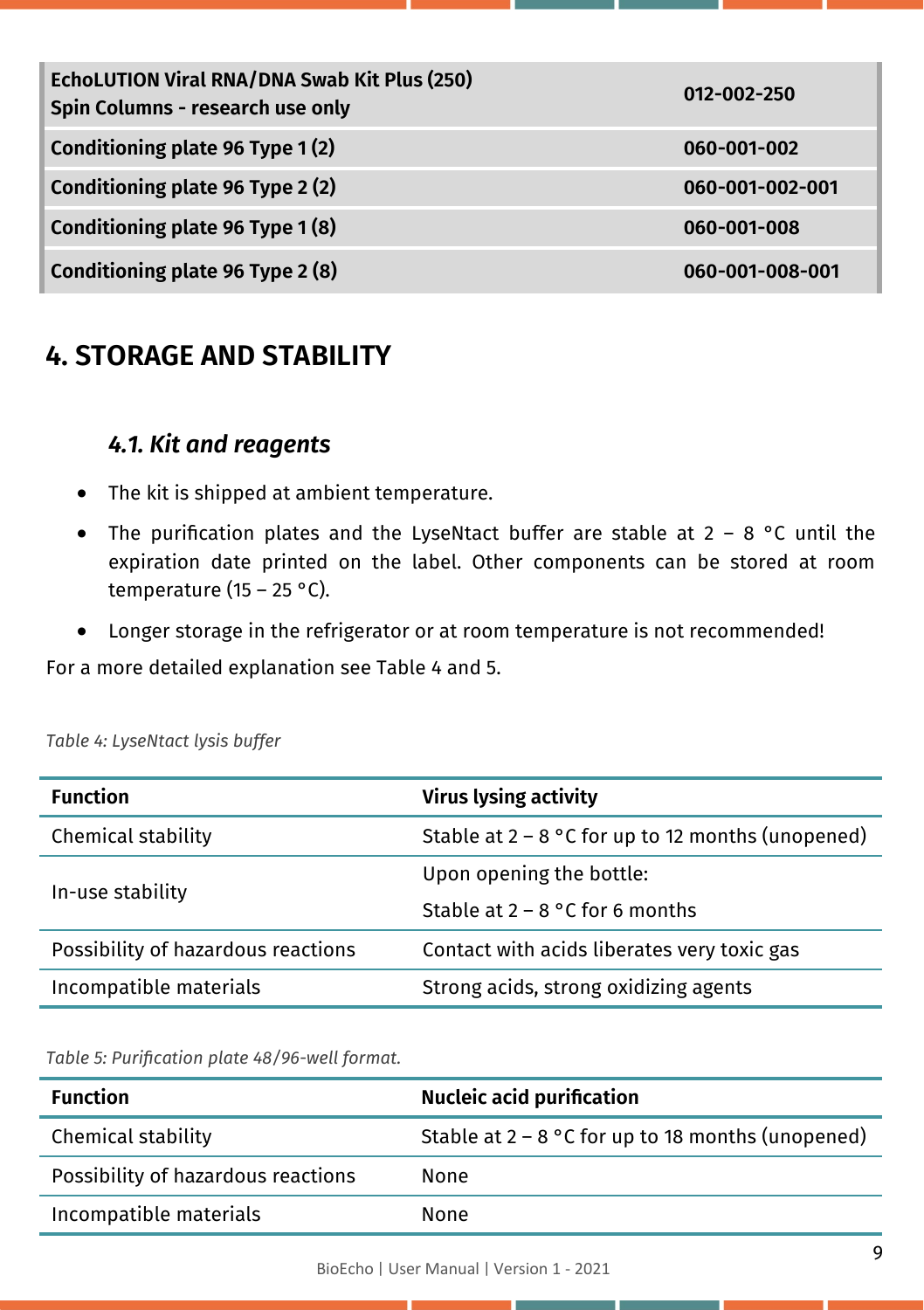## *4.2. Specimen collection*

Nasopharyngeal swabs can be collected with numerous swab types, both dry and with transport media. Table 6 summarizes transport media, which are compatible and have been successfully tested with the EchoLUTION Viral RNA/DNA Swab Kit Plus.

| <b>Manufacturer</b>               | <b>Name</b>                                             | <b>Type</b>                  |
|-----------------------------------|---------------------------------------------------------|------------------------------|
| <b>BioEcho Life Sciences GmbH</b> | <b>EchoSAFE Viral Transport Medium</b>                  | chaotropic                   |
| <b>CoWin Biosciences</b>          | Viral Sample Preservation<br>Solution                   | chaotropic                   |
| <b>Prestige Diagnostics</b>       | Single-Use Specimen Container                           | chaotropic                   |
| <b>Procomcure Biotech</b>         | Phoenix Protect DNA/RNA<br><b>Conversation Solution</b> | chaotropic                   |
| Roche                             | Cobas®PCR Media                                         | chaotropic                   |
| Copan                             | eSwabs™                                                 | non-chaotropic               |
| Copan                             | UTM                                                     | non-chaotropic               |
| <b>Heinz Herenz Germany</b>       | LMS-SWAB                                                | non-chaotropic               |
| Hologic                           | Specimen Lysis Tube                                     | non-chaotropic               |
| <b>PBS or TRIS Buffer</b>         | in-house production                                     | Resuspension of dry<br>swabs |

*Table 6: Routine swab transport media compatible with the EchoLUTION Viral RNA/DNA Swab Kit Plus*

For transport media not listed here, please contact BioEcho for support.

For viral RNA and DNA extraction from stool samples, 10 – 20 mg stool can be used and is suitable for both fresh and frozen samples.

For optimal performance of the EchoLUTION Viral RNA/DNA Swab Kit Plus, sampling and transport must be performed according to the manufacturer's recommendations.

## *4.3. Storage and stability of purified nucleic acids*

To ensure optimal performance of the purified nucleic acids, proceed immediately with PCR/RT-PCR setup or any other downstream application. If this is not possible, store RNA at -70 °C and DNA at -20 °C and prevent freeze-thaw cycles.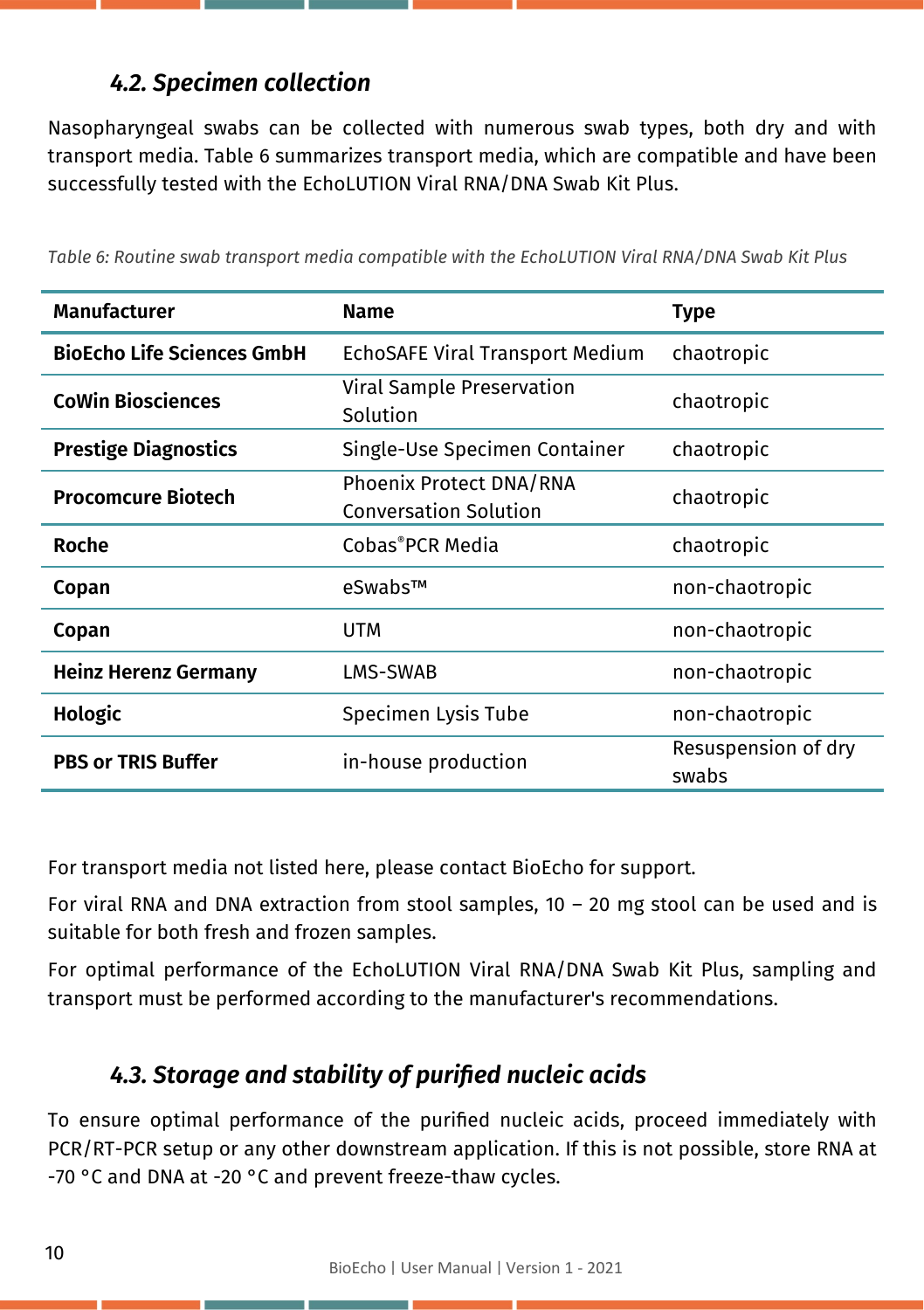#### **Handling of RNA**

Ribonucleases (RNases) are very stable and active enzymes that generally do not require cofactors to function. Since RNases are difficult to inactivate and only minute amounts are sufficient to destroy RNA, do not use any plasticware or glassware without first eliminating possible RNase contamination. Great care should be taken to avoid inadvertently introducing RNases into the RNA sample during or after the purification procedure.

## **5. WARNINGS AND SAFETY INSTRUCTIONS**

When working with chemicals, always wear a suitable lab coat, disposable gloves, and protective goggles. For more information, please refer to the instructions supplied with our MSDS. Please contact BioEcho for the MSDS.

#### *A. LyseNtact buffer*

**Hazard pictograms:**



#### **Hazard statements:**

| H302 + H312 + H332: | Harmful if swallowed, in contact with skin, or if inhaled. |
|---------------------|------------------------------------------------------------|
| H314:               | Causes severe skin burns and eve damage.                   |
| H315:               | Causes skin irritation.                                    |
| H318:               | Causes serious eye damage.                                 |
| H400:               | Very toxic to aquatic life.                                |
| H410:               | Very toxic to aquatic life with long-lasting effects.      |
| H412:               | Harmful to aquatic life with long-lasting effects.         |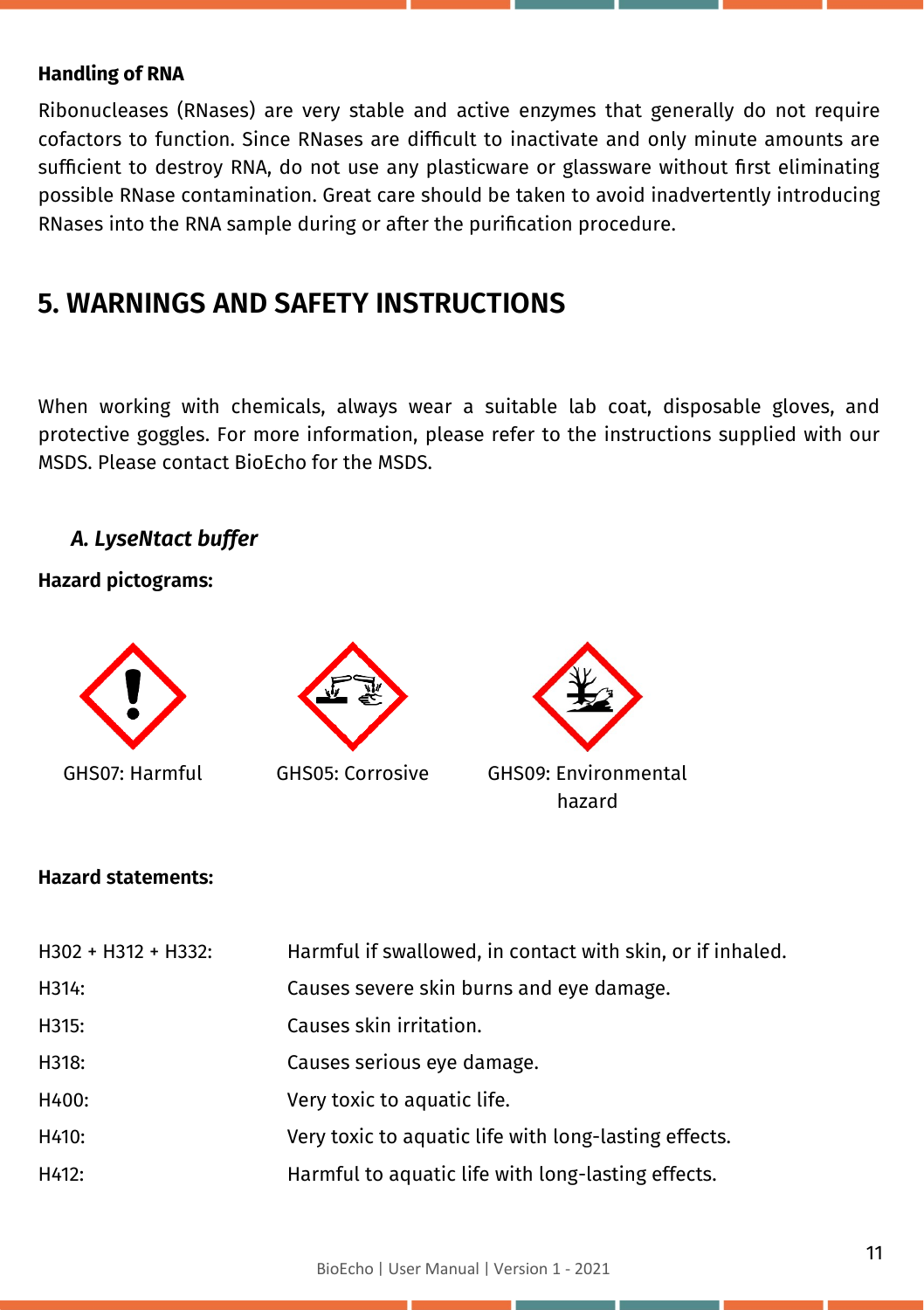## **Precautionary statements:**

| Prevention |
|------------|
|            |
|            |

| P273:               | Avoid release to the environment.                                                                                                     |
|---------------------|---------------------------------------------------------------------------------------------------------------------------------------|
| P264:               | Wash hands thoroughly after handling.                                                                                                 |
| P280:               | Wear protective gloves/protective clothing/eye protection/face<br>protection.                                                         |
| P261:               | Avoid breathing dust/fume/gas/mist/vapors/spray.                                                                                      |
|                     |                                                                                                                                       |
| <b>Response</b>     |                                                                                                                                       |
| P301 + P330 + P331: | IF SWALLOWED: Rinse mouth. Do NOT induce vomiting.                                                                                    |
| P302 + P352:        | IF ON SKIN: Wash with plenty of soap and water.                                                                                       |
| P308 + P310:        | IF exposed or concerned: immediately call a POISON CENTER or<br>doctor/ physician.                                                    |
| P305 + P351 + P338: | IF IN EYES: Rinse cautiously with water for several minutes.<br>Remove contact lenses if present and easy to do. Continue<br>rinsing. |
| P303 + P361 + P353: | IF ON SKIN (or hair): Remove/Take off immediately all<br>contaminated clothing. Rinse skin with water/shower                          |
| P313:               | Get medical advice/ attention.                                                                                                        |
| <b>Storage</b>      |                                                                                                                                       |
| P411:               | Store at temperatures not exceeding $2 - 8$ °C.                                                                                       |
|                     |                                                                                                                                       |
| <b>Disposal</b>     |                                                                                                                                       |
| P501:               | Dispose of contents/containers to an approved waste disposal<br>plant.                                                                |

## *B. Other components*

## **Hazard pictograms:**

Not applicable.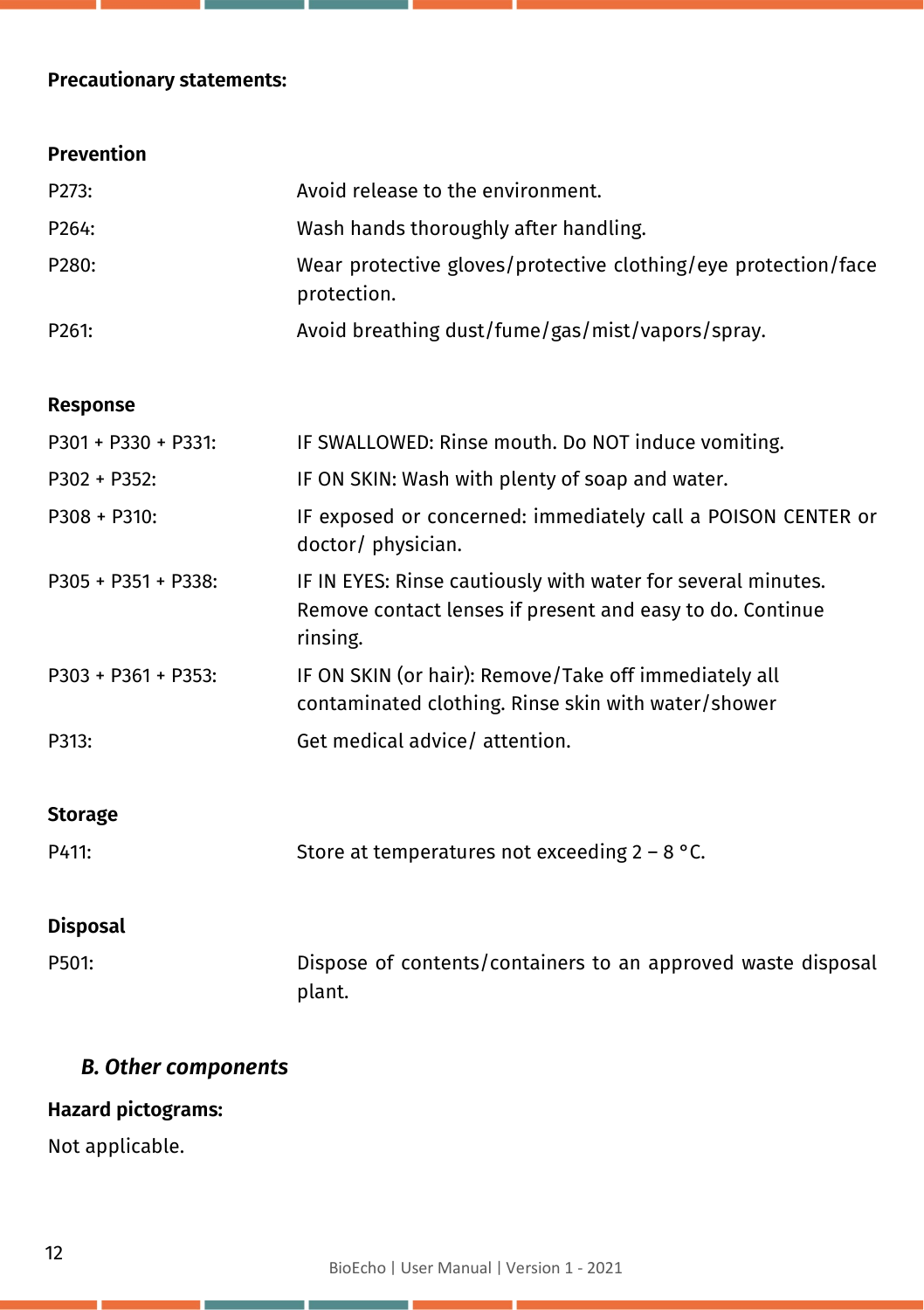#### **Hazard statements:**

Not applicable.

#### **Precautionary statements:**

Not applicable.

## **6. DISPOSAL**

Please follow local regulations regarding collection and disposal of hazardous waste and contact the waste disposal company, where you will obtain information on laboratory waste disposal (waste code number 16 05 06). For further information, please refer to the instructions supplied with our MSDS. Please contact BioEcho for the MSDS.

#### *A. LyseNtact buffer*

Very toxic to aquatic organisms with long-term effects. Discharge into the environment must be avoided. Do not allow undiluted or large quantities of the product to reach groundwater, watercourse, or sewage system. Empty bottles may retain some product residues. Therefore, guarantee the dispose of contents/container under local/ regional/ national/ international regulations.

#### *B. Purification plate 48/96 and other components*

No special measures for disposal are necessary. Components that have come into contact with potentially infectious material should be autoclaved. Used Components may retain some buffer residues, which should be disposed of by local/ regional/ national/ international regulations.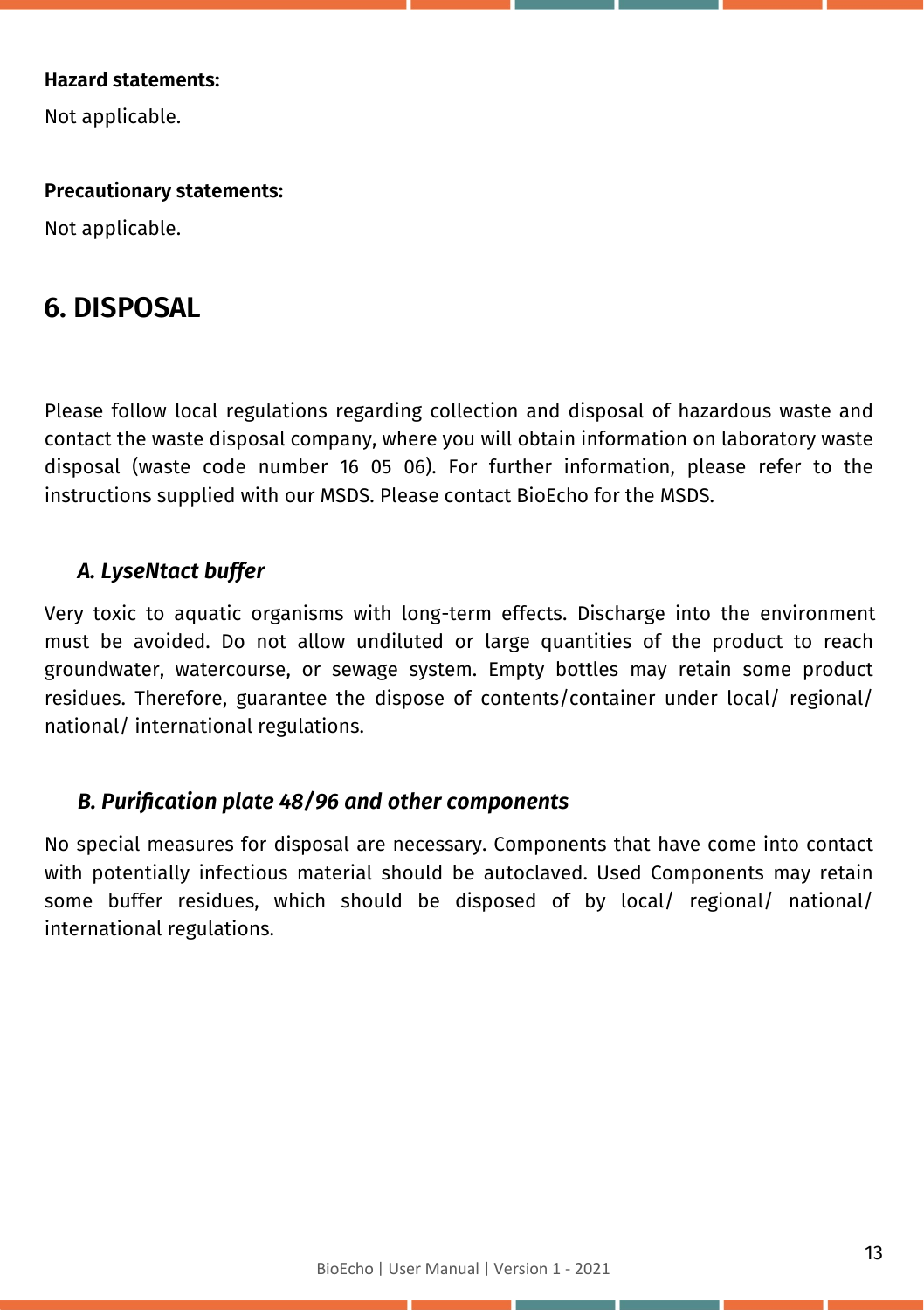## **7. PROTOCOL**

 $1000 \times g$  $.1 \text{min}$ 

The BioEcho EchoLUTION Viral RNA/DNA Swab Kit Plus is intended as an accessory for the isolation of viral RNA or DNA (depending on the viral particle to be detected) from nasopharyngeal, genital swabs, and stool samples.

This is not a silica-based kit! Please read the instructions carefully before starting!

**Preparation before starting:**

Set plate centrifuge to 1,000 x g. *IMPORTANT NOTE: Choose x g (RCF), NOT RPM unless stated otherwise.*

### *1. Purification plate preparation*

- Detach first lower and then upper foil from purification plate.
- Place purification plate on top of conditioning plate.
- Centrifuge 1 min at 1,000 x g, discard flow-through.
- Place purification plate on top of elution plate.

*IMPORTANT NOTE: Centrifuge rotor needs to hold plate sandwiches of 5 cm (Purification plate type 2) or 6 cm (Purification plate type 3) of height, as described in Table 2. Conditioning plates can be reused.*

## *2. Lysis plate preparation*

- Add 50 µl of LyseNtact buffer to each well of the lysis plate.
- Add  $0 20$  µl of Internal Control (IC) to each well.

#### *NOTE:*

- − *The IC is not provided by BioEcho. IC added before the purification step should be > 500 nucleotides in length. Please use the IC according to the manufacturer's protocol.*
- − *Positive controls must never be pipetted with the same pipette as the samples.*

## *3. Sample preparation and viral lysis*

### **Swabs in transport media:**

• Carefully vortex swab in transport media.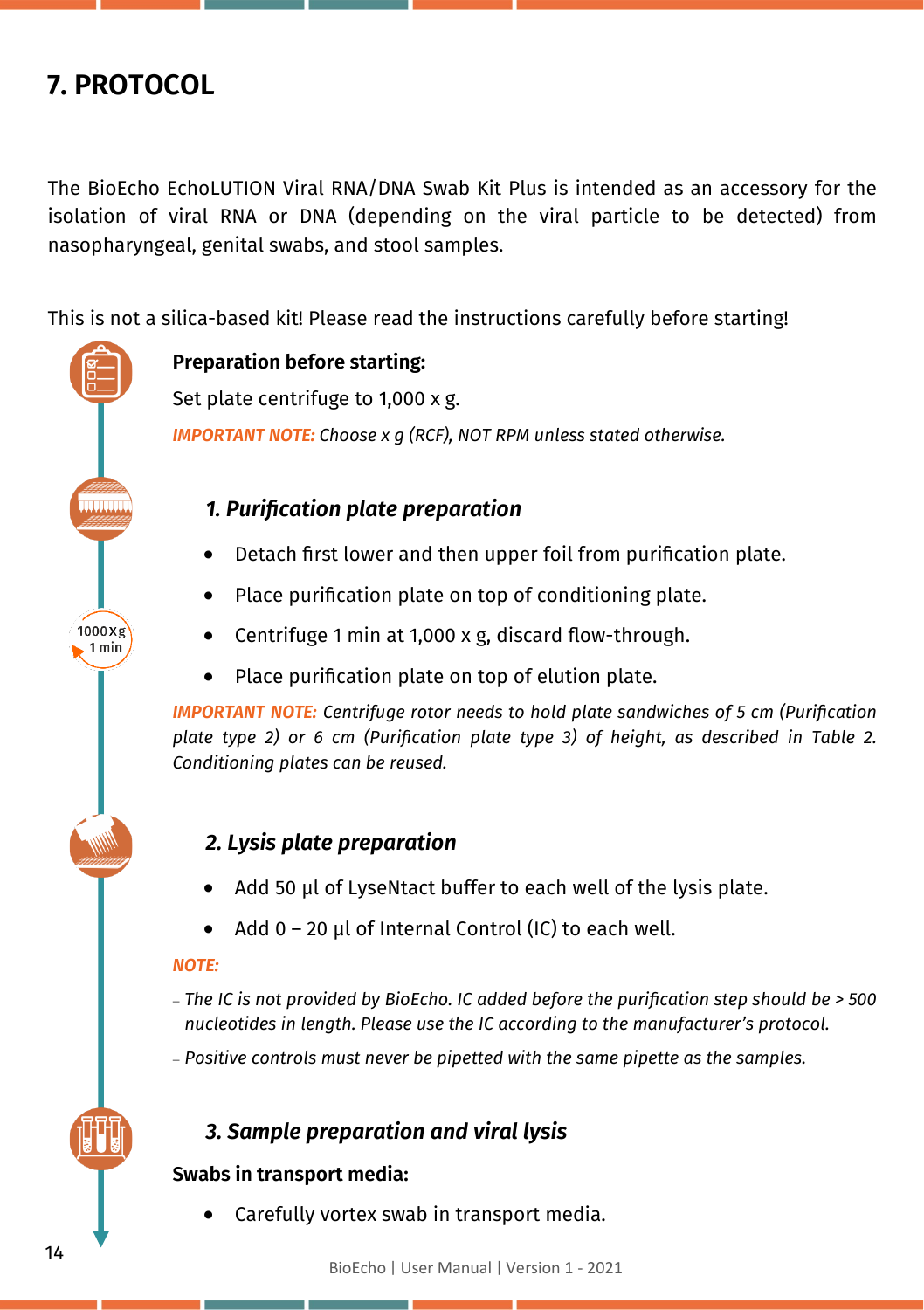• Add 50 µl of Swab media (e.g., Copan UTM, eSwab medium) to the prepared lysis plate.

#### *NOTE:*

− *With Amies agar swabs, avoid the carry-over of agar particles.*

#### **Dry swabs:**

- Rinse swab in 300 700 µl of EchoSAFE Viral Transport Medium, Tris buffer (e.g., 50 mM), or PBS of **pH 7.2 – 8.5** to dissolve the viral particles.
- Carefully vortex the sample.
- Add 50 µl of the resuspended sample into the prepared lysis plate.

#### *NOTE:*

 $1000Xg$  $1 min$ 

− *Do not use more solution volume than needed; 300 –700 μl is usually sufficient.*

#### **Stool samples:**

- Depending on sample consistency, weigh  $10 20$  mg stool in a 2 ml microcentrifuge tube (not provided), and place tube on ice.
- Resuspend the stool sample in 600 µl Tris buffer (e.g., 50 mM) or PBS of pH 7.2 – 8.5.
- Add 50 µl of the resuspended mixture into the prepared lysis plate.

#### *4. Viral RNA and DNA purification*

• Transfer 90 µl sample mixture to the purification plate.

*IMPORTANT NOTE: Pipet slowly, drop-by-drop, and vertically onto the middle of the wells to not destroy the matrix surface (use 8-channel pipette or robot). Do not touch the matrix bed with the pipette tip during sample loading!*

- Centrifuge loaded purification plate on top of elution plate for 1 min at 1,000 x g.
- Purified viral RNA/DNA is in the flow-through and ready-to-use.

Immediate downstream analysis is advised. In case of time-shifted downstream analysis, storing of RNA at -70 °C and DNA at -20 °C is highly recommended.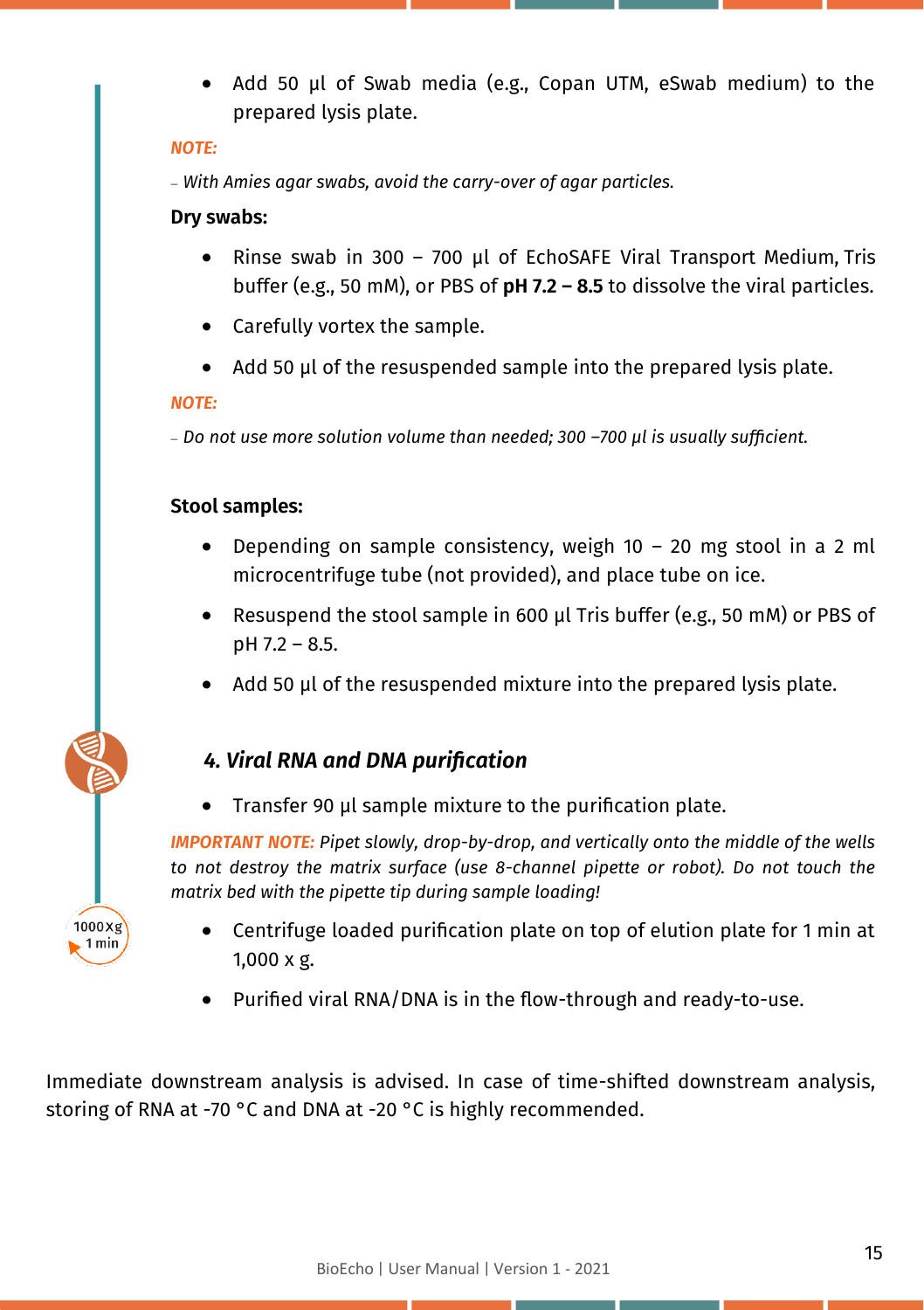## *7.1. Quick protocol*



BioEcho | User Manual | Version 1 - 2021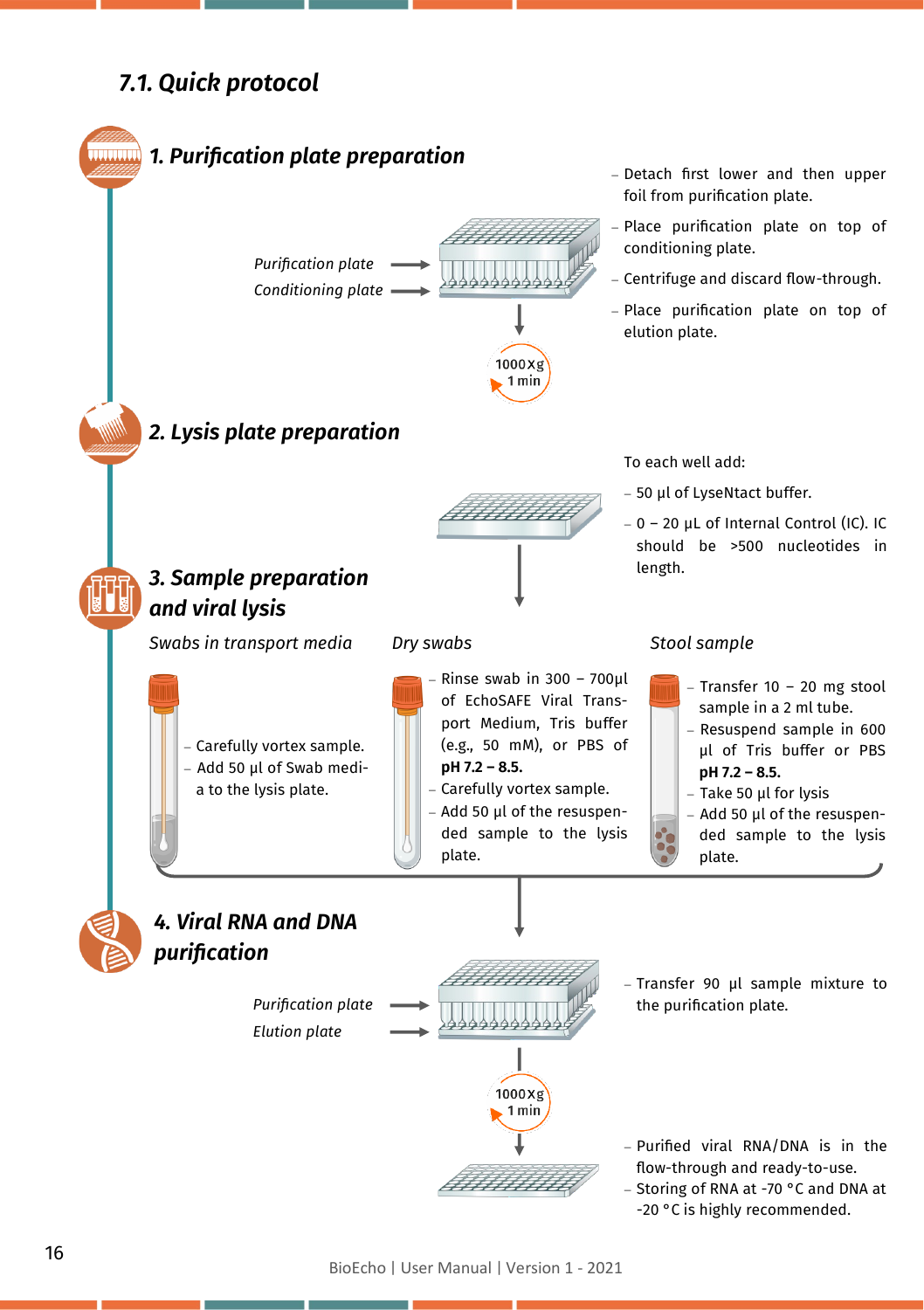## **8. QUALITY CONTROL**

In accordance with BioEcho's Quality Management System, each lot of EchoLUTION Viral RNA/DNA Swab Kit Plus is tested against predetermined specifications to ensure consistent product quality.

## **9. ANALYTICAL PERFORMANCE CHARACTERISTICS**

## *9.1. Experimental setup*

The EchoLUTION Viral RNA/DNA Swab Kit Plus was used according to the manufacturer's instructions for isolation and purification of total nucleic acids (RNA/DNA) from biological specimens for *in vitro* diagnostic purposes.

Representative performance data are shown below. The data show exemplarily a SARS-CoV-2 RNA extraction to demonstrate the state-of-the-art performance of the system. As results obtained may differ depending on the sample type and analytical parameters (e.g., sensitivity, limit of detection, etc.), appropriate performance characteristics need to be established by the user. For diagnostic purposes, the results shall always be assessed in conjunction with the relevant application and other findings. A summary of parameters used to produce the performance data is shown in Table 7.

| <b>Parameter</b>       | SARS-CoV-2                                               |
|------------------------|----------------------------------------------------------|
| Sample type            | Swab transport media <sup>1</sup> spiked with SARS-CoV-2 |
| Target                 | Heat-inactivated SARS-CoV-2 <sup>2</sup>                 |
| PCR assay              | RIDA®GENE SARS-CoV-2 (R-Biopharm)                        |
| PCR volume eluate      | $5 \mu l$                                                |
| PCR volume total       | 25 µl                                                    |
| <b>PCR</b> instruments | Rotor-Gene 3000                                          |

*Table 7: Summary of parameters used to produce the performance data shown below*

<sup>1</sup>Non-chaotropic and chaotropic transport media were tested.

<sup>2</sup>SARS-CoV-2 virus particles were obtained from INSTAND e.V. (Düsseldorf, Germany). Heat-inactivation was performed for 4 hours at 60 °C.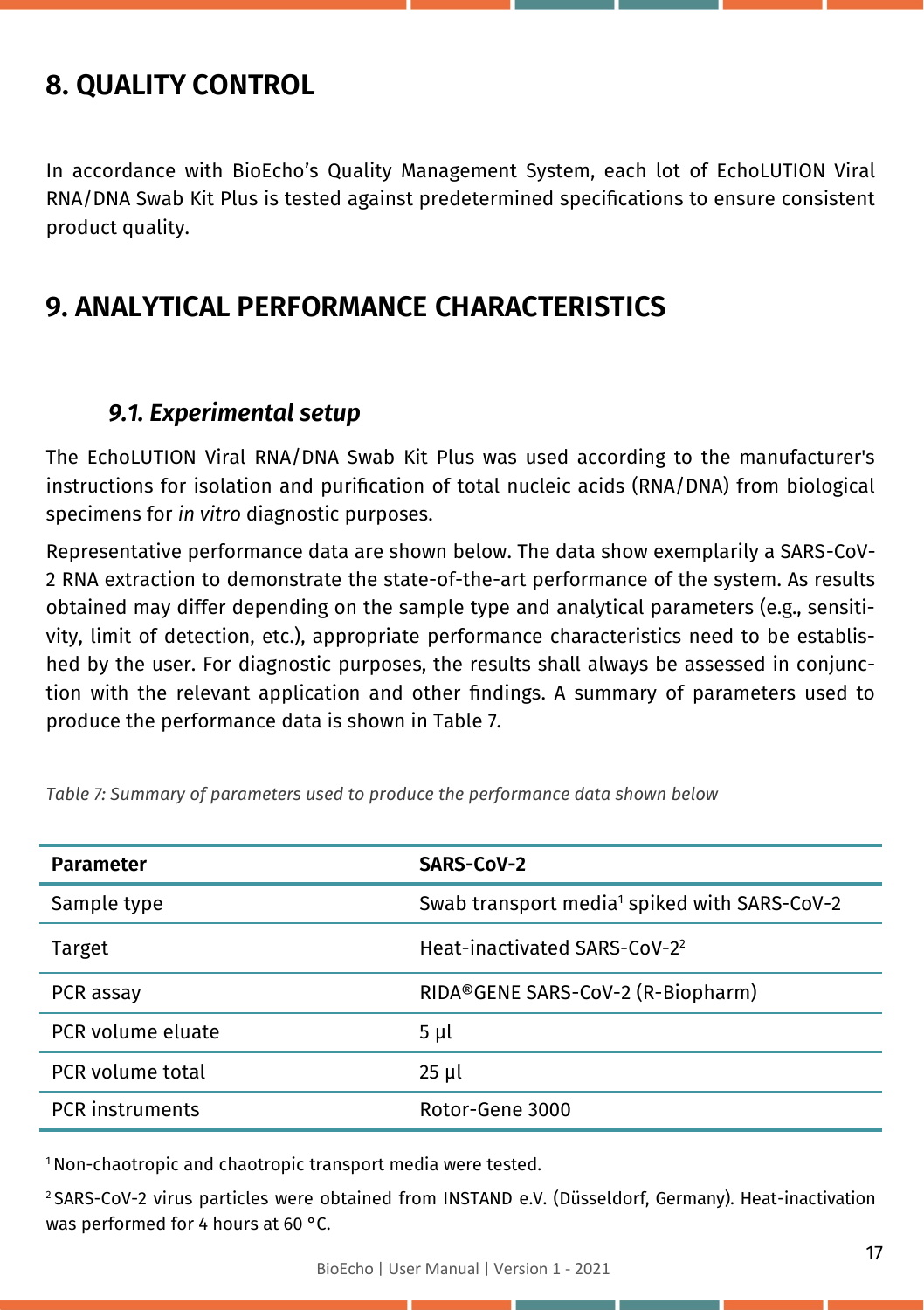## *9.2. Assessment of linearity and limit of detection (LoD)*

The experimental setup to determine the linear range and the limit of detection (LoD) of the chosen parameters and the results are described in Table 8 and 9.

*Table 8: Experimental setup to determine the linear range and LoD/LoQ*

| <b>Parameter</b>              | SARS-CoV-2                                                                   |
|-------------------------------|------------------------------------------------------------------------------|
| Sample type                   | Swab transport media <sup>1</sup> spiked with SARS-CoV-2                     |
| Sample input volume           | 50 $\mu$ L                                                                   |
| Elution volume                | 90 µL                                                                        |
| Dilution series               | 11 different virus titers (5×10 <sup>1</sup> to 1×10 <sup>6</sup> copies/ml) |
| Overall data points available | $43^{2}$                                                                     |

<sup>1</sup>Non-chaotropic and chaotropic transport media were tested

<sup>2</sup>Based on two independent dilution series.

*Table 9: Results determined for linear range and LoD*

| <b>Parameter</b>                   | SARS-CoV-2                                   |
|------------------------------------|----------------------------------------------|
| Linear range                       | $1 \times 10^3$ to $1 \times 10^6$ copies/ml |
| The correlation coefficient $(R2)$ | 0.9995                                       |
| LoD                                | 13 copies/5 µl PCR reaction                  |

Linear range and the limit of detection are highly dependent on the PCR assay.

## *9.3. Intra- and inter-run precision*

Standard deviations (SD) and coefficients of variations (CVs) were determined for dilution series within the linear range using the parameters shown in Table 10.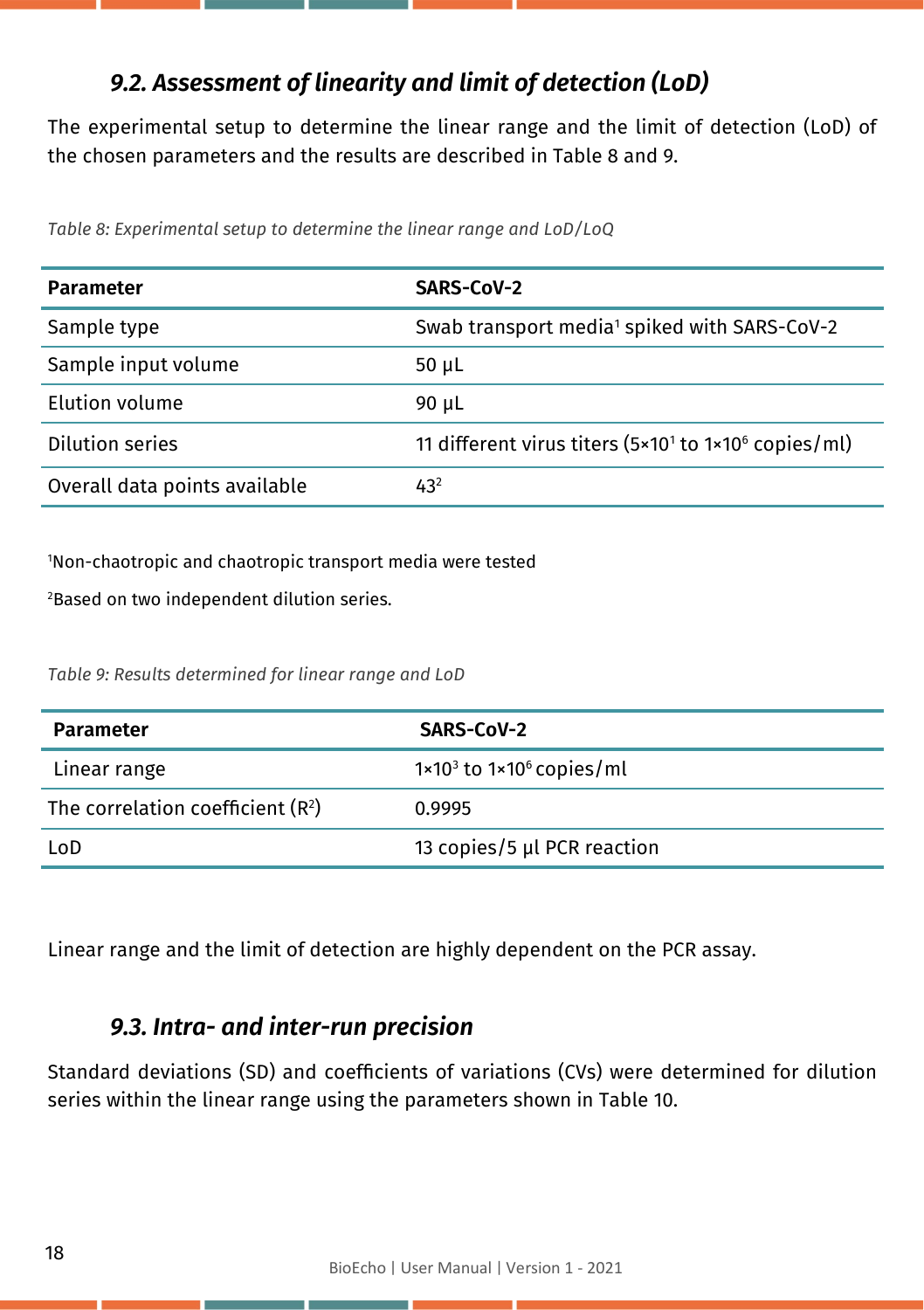**Parameter SARS-CoV-2** Sample type Swab transport media<sup>1</sup> spiked with SARS-CoV-2 Sample input volume 50 µL Elution volume 90 uL Virus titer High: 1×10<sup>5</sup> Low: 2.5×10<sup>3</sup> Overall data points available 144<sup>2</sup>

*Table 10: Experimental setup to determine intra- and inter-run precision*

To determine the intra-run precision, all data were produced in a single run (Table 11). To determine the inter-run precision, data were produced in three independent runs (Table 12).

*Table 11: Intra-run precision*

|                              | <b>RUN A</b> |                   | <b>RUNB</b> |              |                   | <b>RUNC</b> |              |                   |       |
|------------------------------|--------------|-------------------|-------------|--------------|-------------------|-------------|--------------|-------------------|-------|
| Concentration<br>(copies/mL) | Mean<br>(Cq) | <b>SD</b><br>(Cq) | CV(%)       | Mean<br>(Cq) | <b>SD</b><br>(Cq) | CV(%)       | Mean<br>(Cq) | <b>SD</b><br>(Cq) | CV(%) |
| $1 \times 10^{5}$            | 29.77        | 0.27              | 0.92        | 29.79        | 0.27              | 0.89        | 29.92        | 0.24              | 0.80  |
| $2.5 \times 10^{3}$          | 35.64        | 2.32              | 6.50        | 35.71        | 2.19              | 6.12        | 35.52        | 2.15              | 6.05  |

*Table 12: Inter-run precision*

|                              |           | <b>RUN A-C</b> |       |
|------------------------------|-----------|----------------|-------|
| Concentration<br>(copies/mL) | Mean (Cq) | SD(Cq)         | CV(%) |
| $1 \times 10^{5}$            | 29.83     | 0.27           | 0.89  |
| $2.5 \times 10^{3}$          | 35.75     | 2.44           | 6.82  |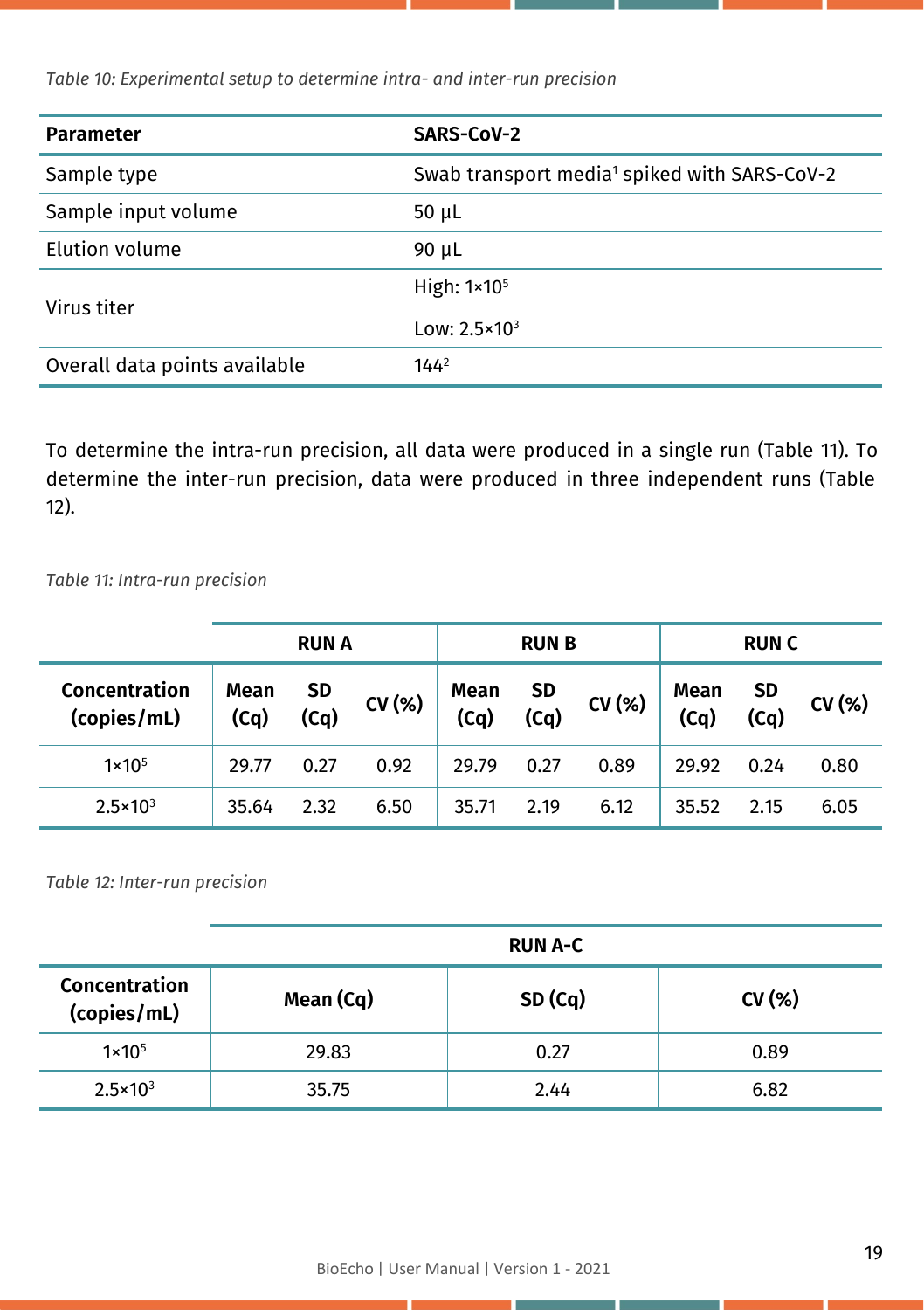## **10. TROUBLESHOOTING**

#### **Comparison of the EchoLUTION technology to silica technologies – General aspects and handling**

#### *General aspects*

- In the *EchoLUTION technology,* nucleic acids are not bound to a membrane or magnetic bead and can migrate freely through the filter matrix. Unwanted components of the lysate are removed from the sample and remain in the purification plate. The advantages of the EchoLUTION technology are:
	- 1. minor loss of nucleic acids
	- 2. elimination of time-consuming washing steps
	- 3. avoidance of plastic waste
- In contrast, silica technologies are based on the principle of concentration. Here, the nucleic acids present in the lysate bind to a silica surface (membrane, magnetic beads), while unwanted cell components are washed away by repeated washing with chaotropic and alcohol-containing wash buffers. Eventually, the nucleic acids are eluted with an aqueous buffer in the desired volume. Since the repeated washing steps are time-consuming, silica-based technologies are not optimal for highthroughput processing.

#### *General handling*

The EchoLUTION purification matrix is a chromatographic column. As with all chromatographic columns, the column must be kept undamaged to avoid short-circuit currents. Short-circuit currents result in the introduction of lysis components into the eluate and inadequate purification, which can lead to PCR inhibition. Therefore, when applying the lysate to the column **avoid touching the surface** of the filter matrix and pipet **the sample very slowly (ideally dropwise).**

#### **Late Cq-values**

- An insufficient amount of material was used.
- PCR inhibition occurred (see PCR inhibition).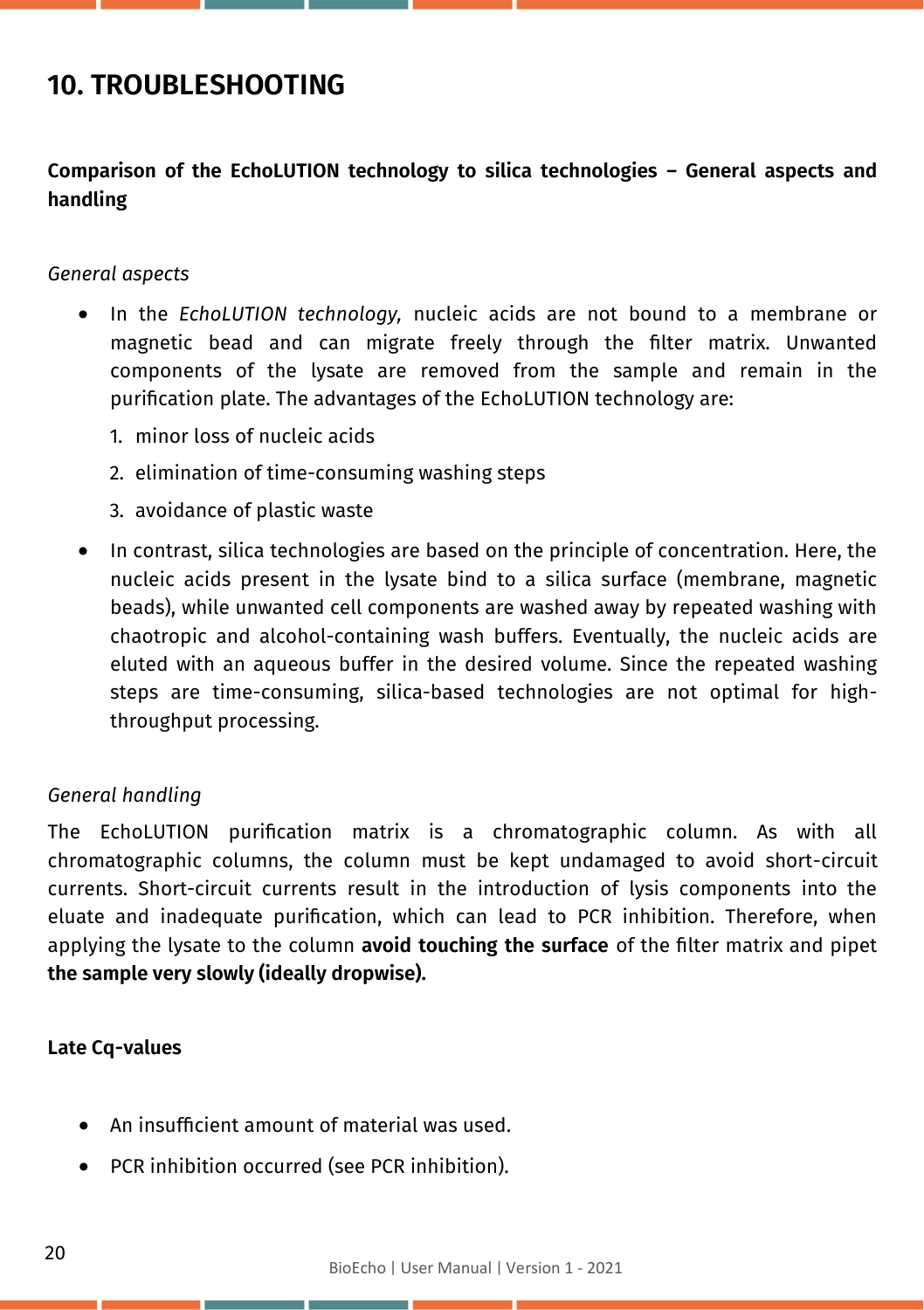#### **Late or no Cq values of Internal Control (IC)**

- Please check your IC for the recommended fragment size. A basic requirement for the functioning of an extraction control is an IC DNA/RNA fragment with a minimum size of approx. 500 nucleotides to ensure that it passes the matrix.
- During sample preparation, be sure to add the IC to the lysis buffer before adding the sample. The addition of the IC to the sample without the presence of the lysis buffer may result in complete loss of IC in the sample due to the presence of RNases.

#### **Successfully tested RT-qPCR assays in combination with this kit**

RT-qPCR assays that have been successfully tested in combination with the EchoLUTION Viral RNA/DNA Swab Kit Plus are summarized in Table 13.

*Table 13: RT-qPCR assays tested successfully in combination with the EchoLUTION RNA/DNA Swab Kit Plus*

| <b>Manufacturer</b>             | <b>PCR Assay</b>                     |
|---------------------------------|--------------------------------------|
| <b>Anchor Diagnostics</b>       | Anchor SARS-CoV-2 PCR Kit            |
| <b>BAG</b>                      | ViroQ SARS-CoV-2                     |
| R-Biopharm                      | RIDA®GENE SARS-CoV-2                 |
| <b>Ingenetix</b>                | ViroReal <sup>®</sup> Kit SARS-CoV-2 |
| Roche                           | LightMix Modular Sarbecovirus E-gene |
| Seegene                         | Allplex™ 2019-nCoV Assay             |
| <b>Thermo Fisher Scientific</b> | Applied Biosystems TagPath COVID-19  |
| <b>TIP Molbiol</b>              | ModularDx Kit SarbecoV E-gene EAV    |

#### **PCR inhibition**

• Inhibition of the RT-qPCR reaction is characterized by an increase in Cq value and a change in amplification curve morphology. However, increased Cq values also may indicate lower amounts of the target.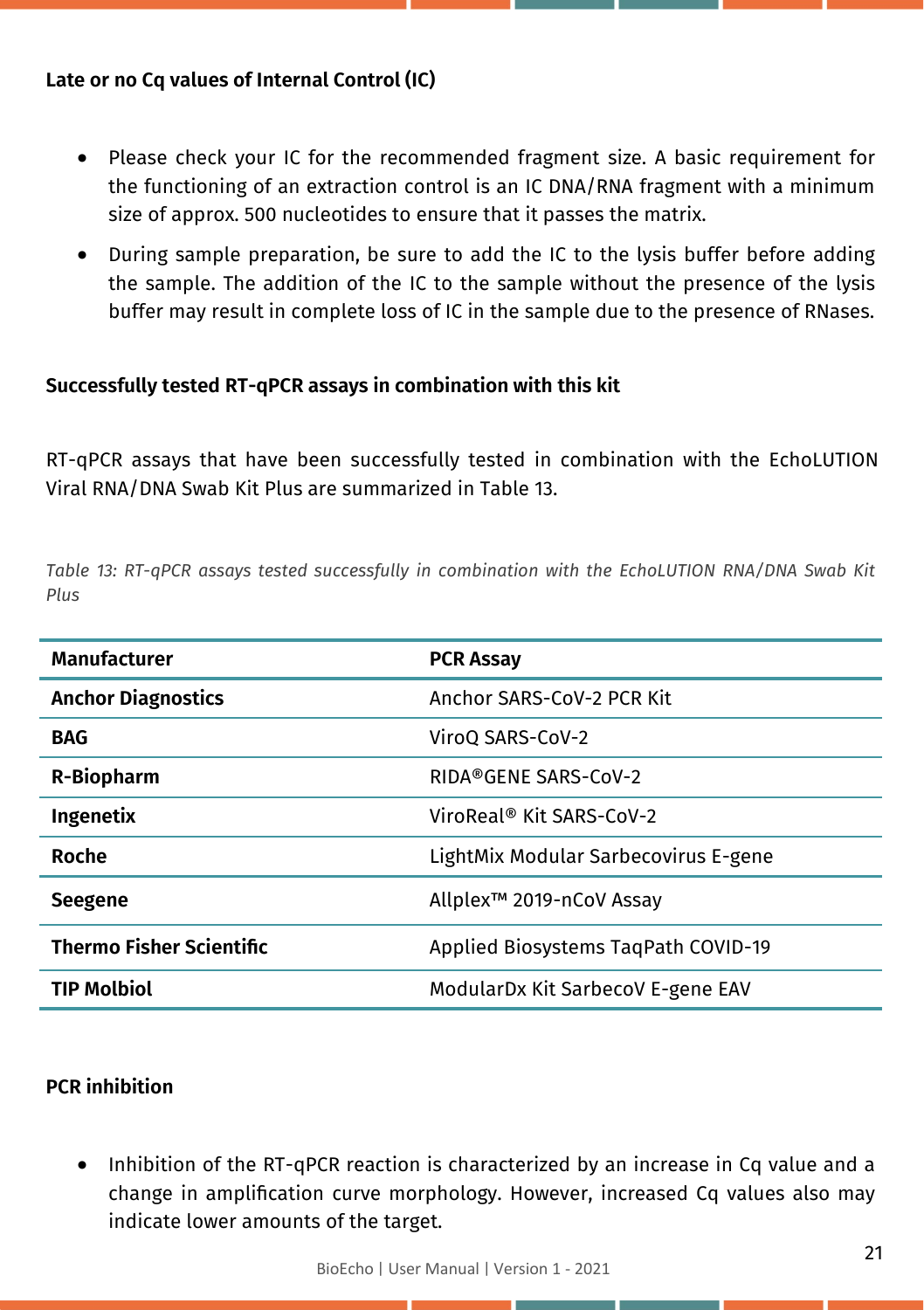- If an incompatible transport medium was used, please contact BioEcho for further support.
- If there is no doubt about inhibition, the first step is to reduce the lysate volume from 90 µl to 70 µl. This will result in a larger purification capacity as more filter matrix is available per sample volume. If inhibition is still observed, the customer should contact BioEcho technical support for a possible solution.

#### **Occurrence of cross-contamination**

- Excessive deceleration of the centrifuge may lead to a cross-contamination of the samples from one well into the other. Experience shows that this problem only occurs with decelerations within  $2 - 3$  seconds. Ideally, the deceleration of the centrifuge should take between 15 – 20 seconds.
- The use of contaminated pipettes can lead to cross-contaminations. BioEcho recommends a separate set of pipettes for sample preparation and PCR preparation, which should be cleaned thoroughly at regular intervals. It is also recommended to use filter tips for all pipetting steps involving samples. Furthermore, it is advised to use a separate pipette for the IC and positive control of the used PCR assays.
- If the customer is concerned about cross-contamination by aerosols during the second centrifugation step, BioEcho offers a special air-permeable adhesive foil for the purification plate that retains aerosols and thus avoids cross-contamination. The adhesive foil is not included in the kit but can be ordered from BioEcho under the product number 050-007-050. It is generally not advisable to use your own foils, as non-air-permeable foils create a vacuum inside the plate during centrifugation, which leads to inadequate elution.

If cross-contamination still occurs, please contact BioEcho for a detailed analysis of the problem.

#### **Lysate and eluate stability**

- Lysate and eluate stability were tested with different incubation time points using IC RNA and eSwab™ transport medium with added saliva.
- LyseNtact buffer shows excellent nuclease inactivation. The RNA/DNA Lysate is stable in the lysis buffer for a sufficiently long period during the routine application.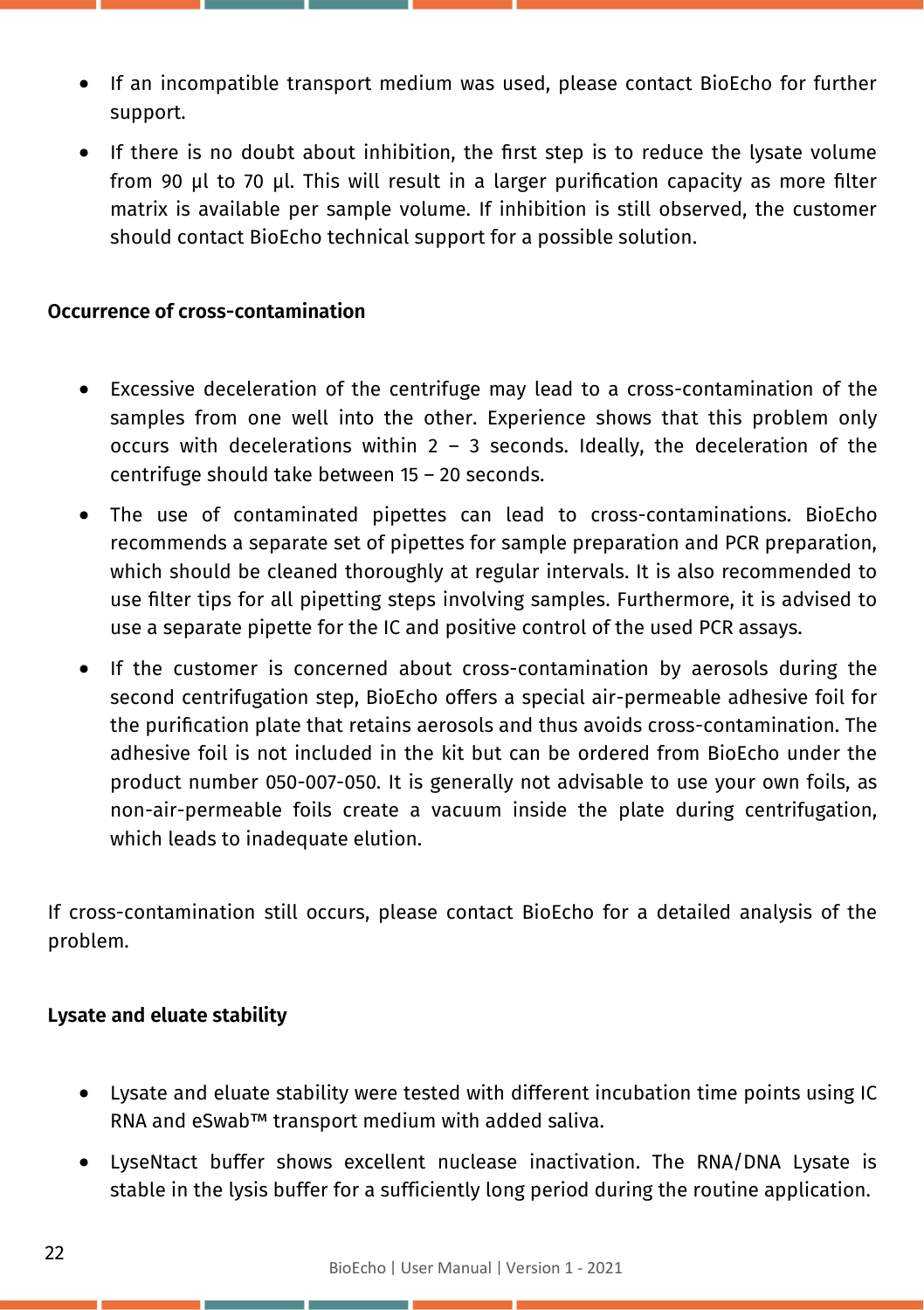Storage of RNA/DNA Eluate at - 70 °C without RNA loss is possible for > 3 days.

#### **Shelf life of purification plate after preparation**

Especially with high sample numbers, many customers want to decouple the preparation of the purification plate from the actual extraction. BioEcho recommends preparing the purification plate shortly before processing the sample. However, experience shows that the functionality of the prepared purification plate is still given 24 hours after its preparation, provided that it has been stored at  $2 - 8$  °C.

#### **Centrifuge speed setting**

Most centrifuges offer the choice between rpm and g-force (rcf); if not, calculate the rpm corresponding to the required g-force using the calculator in the link below, or the QR Code:



#### **Occurrence of a white precipitate after adding the transport medium to the lysate**

Some transport media (e.g., Hologic Specimen Lysis Tube) showed a white precipitate when mixed with the LyseNtact buffer. This indicates the presence of sodium dodecyl sulfate. In our experiments, no restriction or inhibition was observed with the Hologic Specimen Lysis Tube transport medium. The white precipitate is completely removed by the purification matrix and a transparent eluate was obtained. In case of further problems please contact BioEcho for assistance.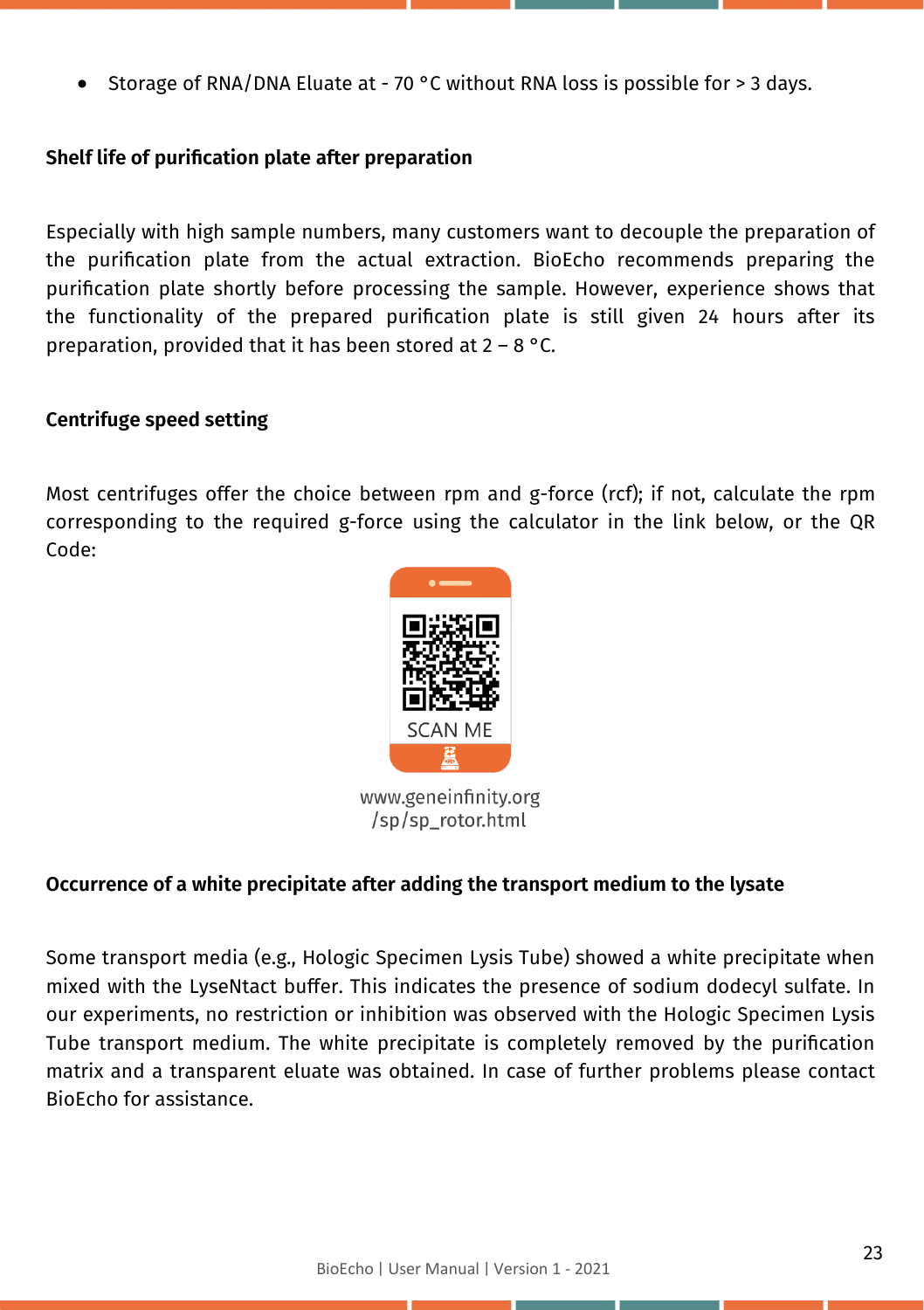#### **Suitable transport media**

If a transport medium does not appear on the list in this manual (Table 6), BioEcho will be happy to test the transport medium for compatibility. Please contact BioEcho for further assistance.

#### **Occurrence of liquid in the elution plate after elution although no sample was applied**

After plate preparation, the matrix is not completely dried out and contains an insignificant amount of transport buffer. Since the filter matrix is still wet, second centrifugation (in this case the elution step) leads to further drainage of the matrix and residual liquid could show up in the elution plate although no sample was loaded. This is completely normal and no reason for concern.

#### **Automation of the extraction**

Some customers have already established the method on automated liquid handling systems. These include systems of Tecan, Hamilton, Perkin Elmer, or Flow Robotics. Some of the mentioned companies even offer full automation, including barcode recognition and built-in centrifugation. BioEcho will be happy to work with the system manufacturers to develop an automation solution tailored to your needs. Please contact BioEcho for further information.

## **11. LIMITATIONS OF USE**

Limitations regarding EchoLUTION Viral RNA/DNA Swab Kit Plus are listed as follows:

- Strict compliance with the user manual is required for nucleic acid purification. Following good laboratory practices is crucial for the successful usage of the product. Appropriate handling of the reagents is essential to avoid contaminations or impurities.
- For swab samples, only materials specified for the detection of viral targets should be used. If a sample is not directly processed, store samples according to the manufacturer's instructions of the collection/transport tube before use.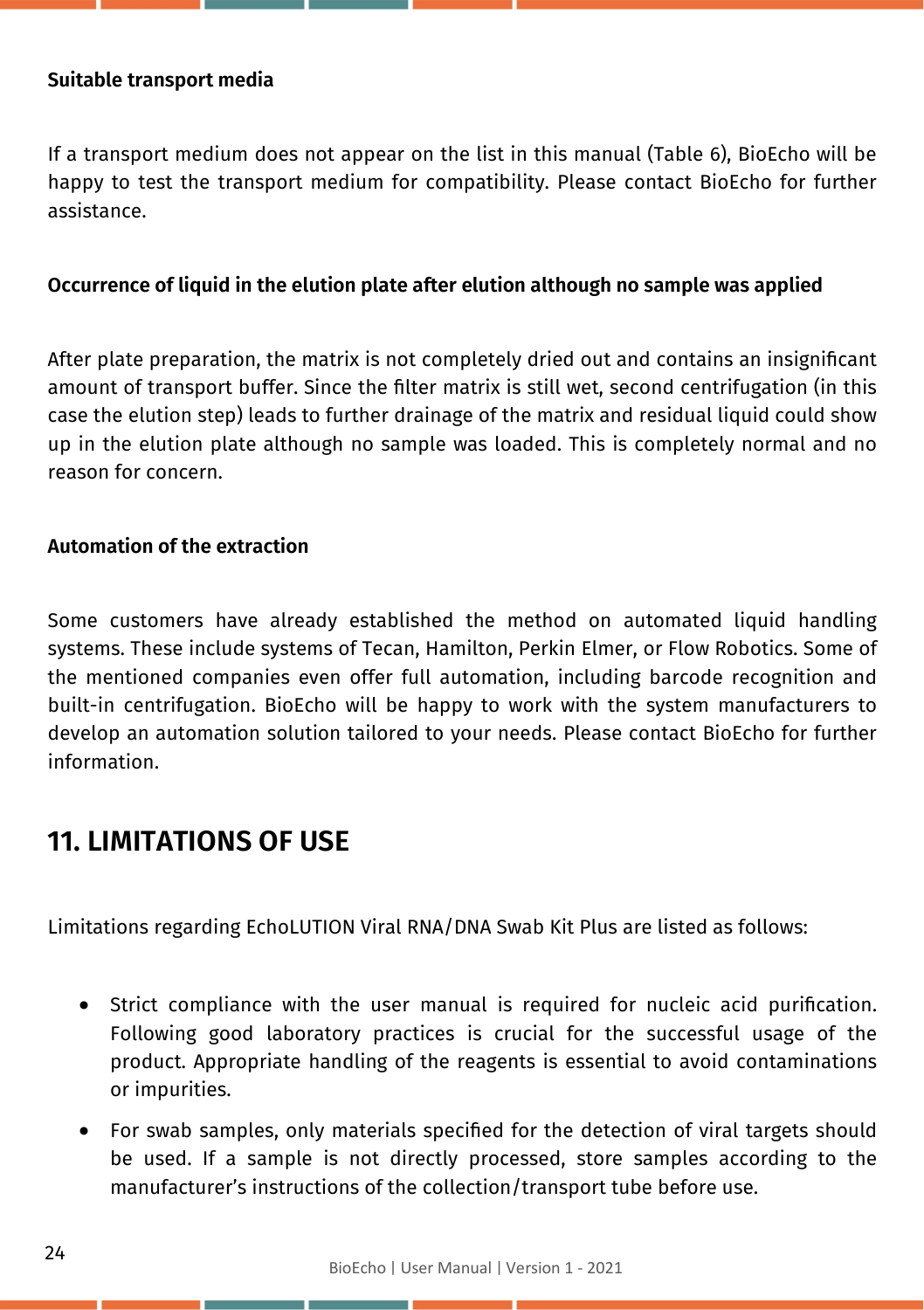- Samples stored in DNA/RNA Shield™ (Zymo Research) are not compatible with the nucleic acid extraction technology of the EchoLUTION Viral RNA/DNA Swab Kit Plus.
- False-negative results may occur if a specimen is improperly collected, transported, stored, or handled. False-negative results may also occur if inadequate numbers of viral particles are present in the sample material.
- Internal Controls (IC) from respective downstream assays (not included in EchoLUTION Viral RNA/DNA Swab Kit Plus and generally provided by the manufacturer of the downstream assay) must not be added directly to the sample and the IC should be > 500 nucleotides in length.
- The centrifuge rotor needs to be able to hold plate sandwiches of 6 cm of height.
- The proof of principle for the EchoLUTION Viral RNA/DNA Swab Kit Plus was evaluated and confirmed using state-of-the-art PCR. Performance parameters are highly dependent on the used PCR assay and system. Also, there are only recommendations but no international standard for setting the Cq threshold, which could influence the results as well.
- Appropriate performance characteristics need to be established by the user, particularly in conjunction with any other downstream application. Any result shall be interpreted within the context of all relevant clinical and laboratory findings.
- Depending on the competitor kit used as a reference, the comparison will be different.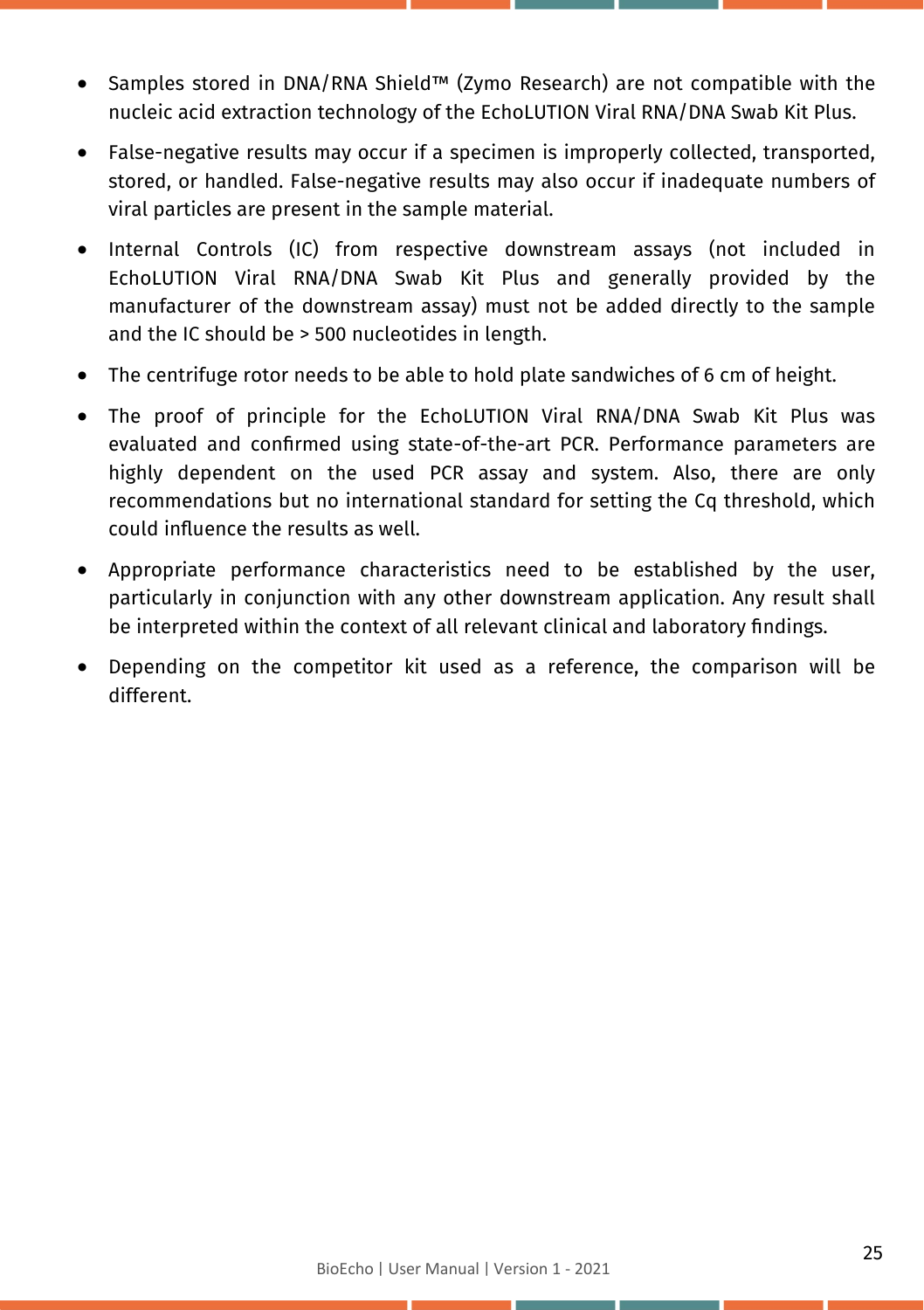## **SYMBOLS**

The following table describes the symbols that appear on the labeling of the EchoLUTION Viral RNA/DNA Swab Kit Plus products and on this user manual.

| Symbol     | <b>Description</b>                                                                                                                                                                   |
|------------|--------------------------------------------------------------------------------------------------------------------------------------------------------------------------------------|
| CE         | CE marking of conformity: this device is in conformity with the<br>applicable requirements for CE marking of an in vitro diagnostic<br>medical device in the European Economic Area. |
| <b>IVD</b> | In vitro diagnostic medical device                                                                                                                                                   |
|            | Manufacturer                                                                                                                                                                         |
| <b>REF</b> | Product number                                                                                                                                                                       |
| <b>LOT</b> | <b>Batch code</b>                                                                                                                                                                    |
|            | Temperature limitation                                                                                                                                                               |
|            | Do not re-use                                                                                                                                                                        |
|            | Use by date                                                                                                                                                                          |